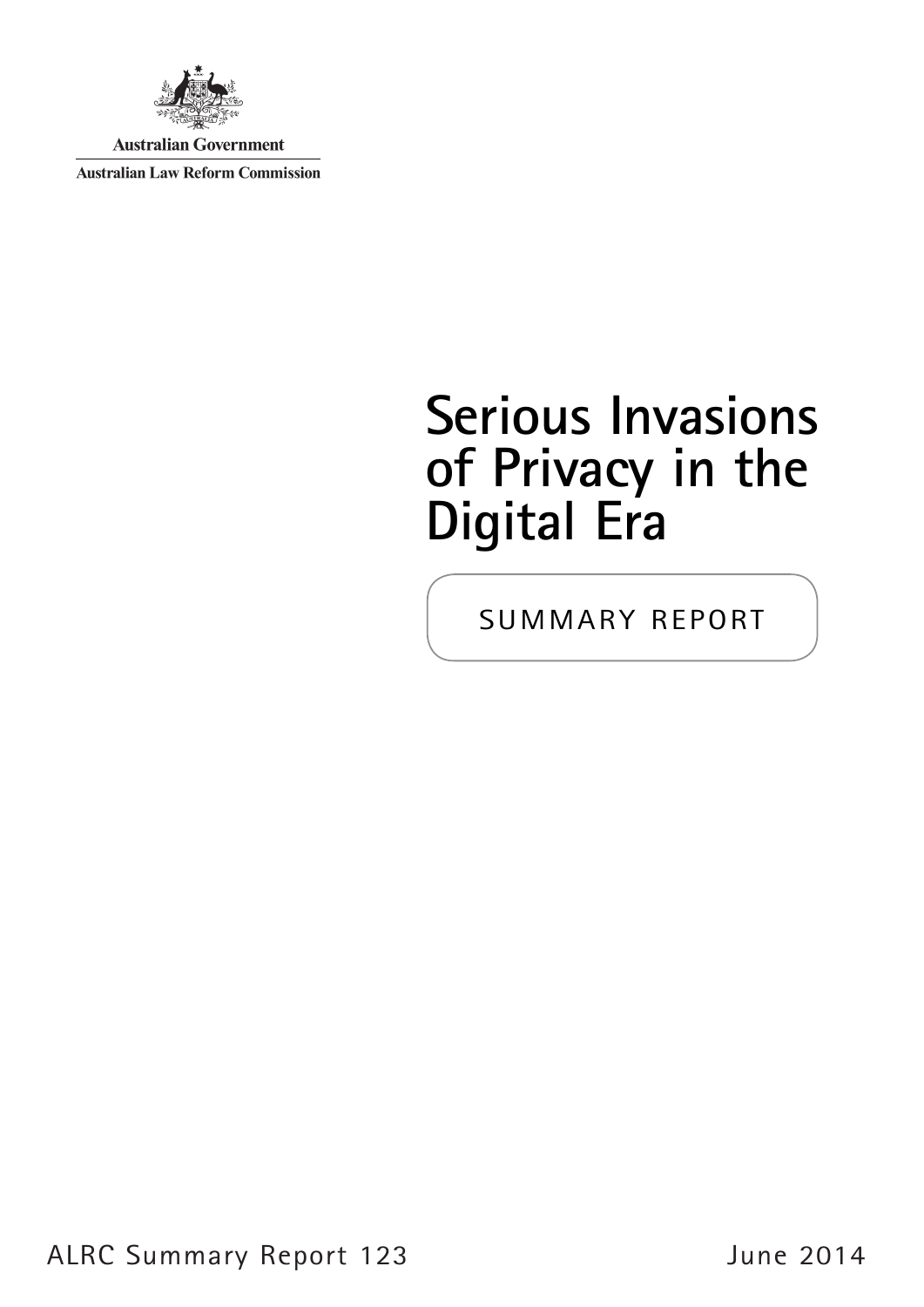This Summary Report reflects the law as at 30 June 2014

The Australian Law Reform Commission (ALRC) was established on 1 January 1975 by the *Law Reform Commission Act 1973* (Cth) and reconstituted by the *Australian Law Reform Commission Act 1996* (Cth).

The office of the ALRC is at Level 40 MLC Centre, 19 Martin Place, Sydney NSW 2000 Australia.

Postal Address:

GPO Box 3708 Sydney NSW 2001

Telephone: within Australia (02) 8238 6333

International: +61 2 8238 6333

Facsimile: within Australia (02) 8238 6363

International: +61 2 8238 6363

E-mail: info@alrc.gov.au

Website: www.alrc.gov.au

ALRC publications are available to view or download free of charge on the ALRC website: www.alrc.gov.au/publications. If you require assistance, please contact the ALRC.

ISBN: 978-0-9924069-2-9

Commission Reference: ALRC Summary Report 123, 2014

© Commonwealth of Australia 2014

This work is copyright. You may download, display, print and reproduce this material in whole or part, subject to acknowledgement of the source, for your personal, noncommercial use or use within your organisation. Requests for further authorisation should be directed to the ALRC.

Printed by Ligare Pty Ltd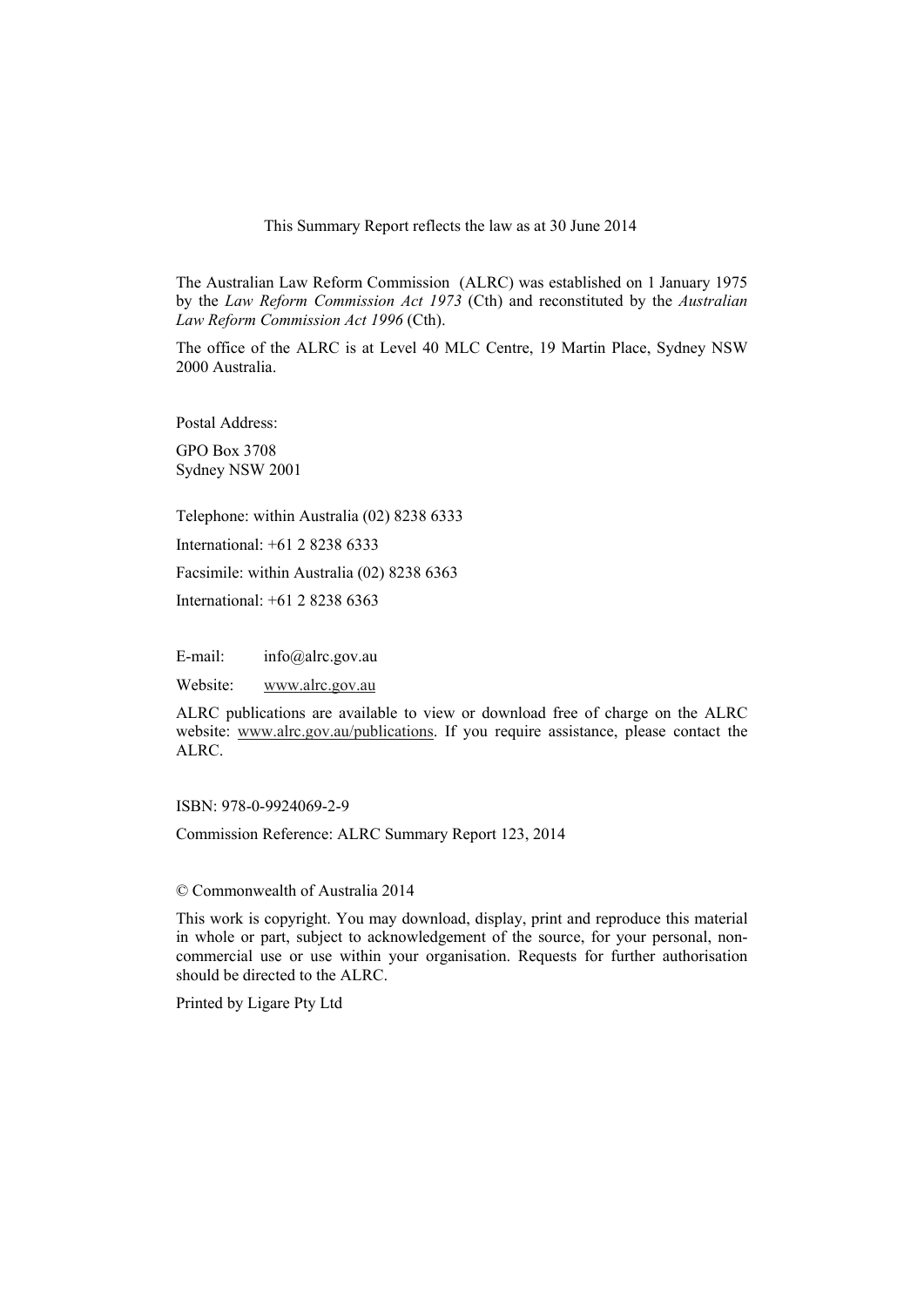# **Contents**

| <b>Terms of Reference</b>                   | 3  |
|---------------------------------------------|----|
|                                             |    |
| <b>Executive Summary</b>                    | 5  |
| Context of the Inquiry                      | 5  |
| The design of a cause of action             | 6  |
| Elements and essential features of the tort | 6  |
| Limitation periods and other matters        |    |
| Defences                                    |    |
| Remedies                                    | 8  |
| Should a new tort be enacted?               | 8  |
| International developments                  | 10 |
| A common law or statutory tort?             | 11 |
| Other inquiries                             | 12 |
| Other reforms                               | 13 |
| Breach of confidence                        | 14 |
| Surveillance                                | 14 |
| Harassment                                  | 14 |
| Regulation                                  | 15 |
| The law reform process                      | 15 |
| <b>Recommendations</b>                      | 17 |
| Participants                                | 23 |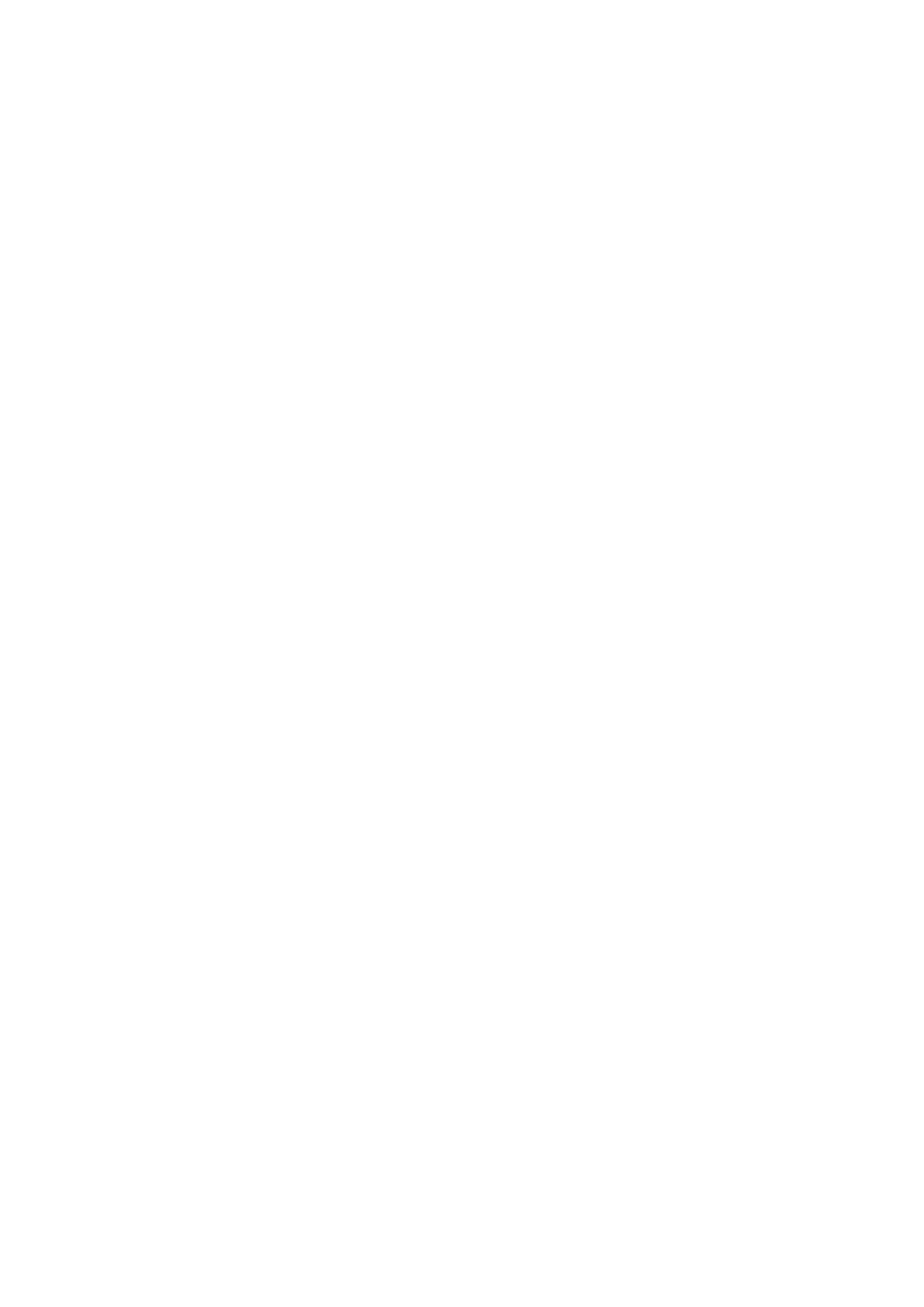# **Terms of Reference**

# **SERIOUS INVASIONS OF PRIVACY IN THE DIGITAL ERA**

I, Mark Dreyfus QC MP, Attorney-General of Australia, having regard to:

- the extent and application of existing privacy statutes
- the rapid growth in capabilities and use of information, surveillance and communication technologies
- community perceptions of privacy
- relevant international standards and the desirability of consistency in laws affecting national and transnational dataflows.

REFER to the Australian Law Reform Commission for inquiry and report, pursuant to s 20(1) of *the Australian Law Reform Commission Act 1996* (Cth), the issue of prevention of and remedies for serious invasions of privacy in the digital era.

#### *Scope of the reference*

The ALRC should make recommendations regarding:

- 1. Innovative ways in which law may reduce serious invasions of privacy in the digital era.
- 2. The necessity of balancing the value of privacy with other fundamental values including freedom of expression and open justice.
- 3. The detailed legal design of a statutory cause of action for serious invasions of privacy, including not limited to:
	- a. legal thresholds
	- b. the effect of the implied freedom of political communication
	- c. jurisdiction
	- d. fault elements
	- e. proof of damages
	- f. defences
	- g. exemptions
	- h. whether there should be a maximum award of damages
	- i. whether there should be a limitation period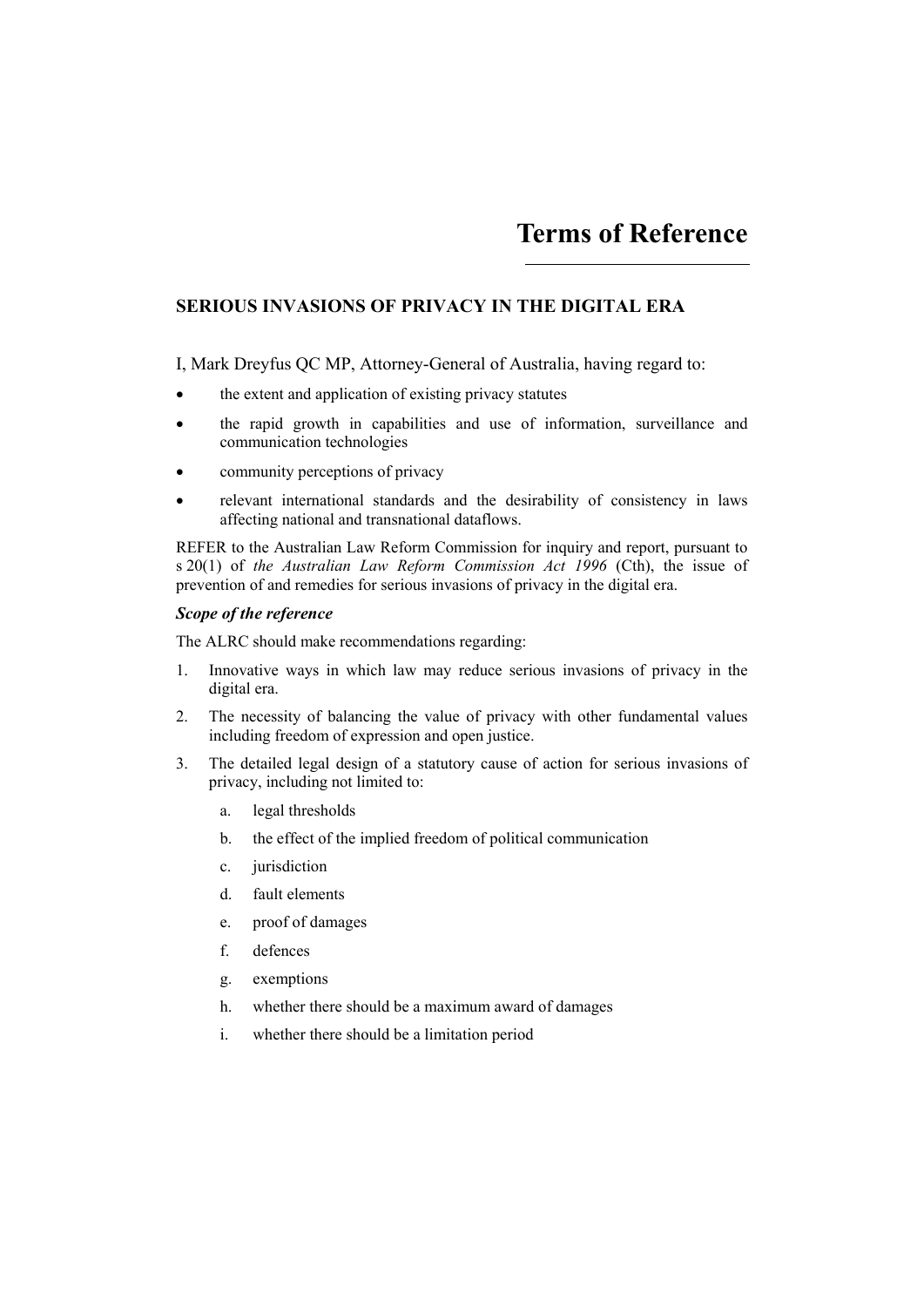- j. whether the cause of action should be restricted to natural and living persons
- k. whether any common law causes of action should be abolished
- l. access to justice
- m. the availability of other court ordered remedies.

4. The nature and appropriateness of any other legal remedies for redress for serious invasions of privacy.

The Commission should take into account the *For Your Information* ALRC Report (2008), relevant New South Wales and Victorian Law Reform Commission privacy reports, the *Privacy Amendment (Enhancing Privacy Protection) Act 2012* and relevant Commonwealth, State, Territory legislation, international law and case law.

#### *Consultation*

In undertaking this reference, the Commission will identify and consult relevant stakeholders including the Office of the Australian Information Commissioner, and relevant State and Territory bodies.

## *Timeframe*

The ALRC will provide its final report to the Attorney-General by June 2014.

12 June 2013

Mark Dreyfus

Attorney-General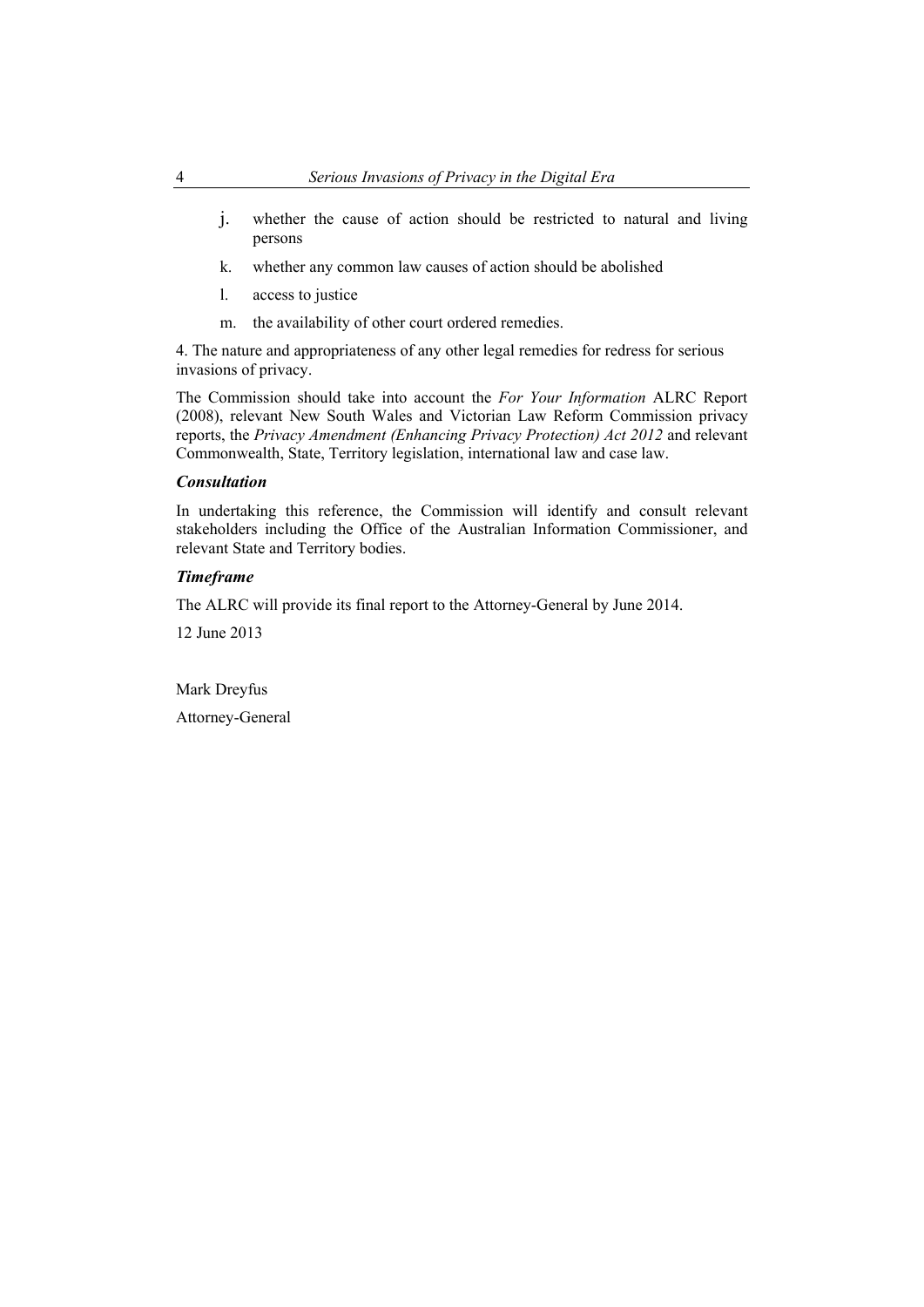# **Executive Summary**

# **Contents**

| Context of the Inquiry                      | 5  |
|---------------------------------------------|----|
| The design of a cause of action             | 6  |
| Elements and essential features of the tort | 6  |
| Limitation periods and other matters        |    |
| Defences                                    |    |
| Remedies                                    | 8  |
| Should a new tort be enacted?               | 8  |
| International developments                  | 10 |
| A common law or statutory tort?             | 11 |
| Other inquiries                             | 13 |
| Other reforms                               | 14 |
| Breach of confidence                        | 14 |
| Surveillance                                | 14 |
| Harassment                                  | 15 |
| Regulation                                  | 15 |
| The law reform process                      | 15 |

# **Context of the Inquiry**

 $\overline{a}$ 

1.1 A cause of action for serious invasion of privacy does not presently exist in Australian law. A person's privacy may be invaded in a range of ways. Such invasions may occur with increasing ease and frequency in the digital era, when the mobile phones in our pockets are all potential surveillance devices, drones are becoming cheaper and more advanced, and personal information once put online seems impossible to destroy or forget.<sup>1</sup>

1.2 This Inquiry considers how Australian law may be reformed to prevent and remedy serious invasions of privacy. However, it occurs in the context of other concerns about privacy, such as those raised by 'big data' and surveillance by governments and others. Indeed, it seems that privacy is rarely out of the news.

<sup>1</sup> This has been called the problem of 'digital eternity': David Lindsay, 'The "Right to Be Forgotten" in European Data Protection Law', *Emerging Challenges in Privacy Law: Comparative Perspectives* (Cambridge University Press, 2014) 290, 293.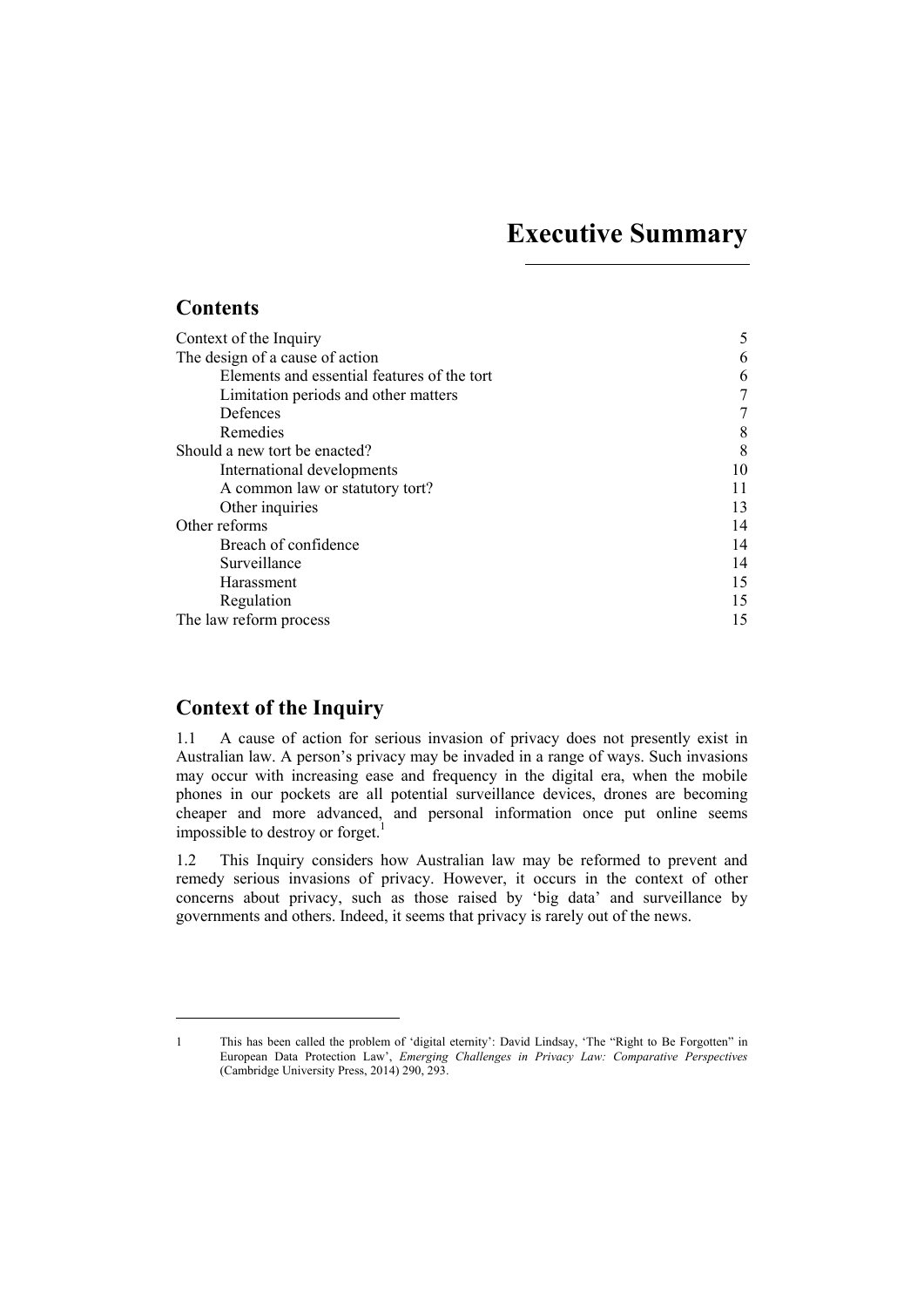# **The design of a cause of action**

1.3 The Report sets out the detailed legal design of a statutory civil cause of action for serious invasion of privacy. This was the core task given to the ALRC for this Inquiry.<sup>2</sup>

1.4 Notably, the cause of action designed in the Report is directed at invasions of privacy that are serious, committed intentionally or recklessly, and that cannot be justified in the public interest. It is also confined to invasions of privacy either by intrusion upon seclusion or by misuse of private information.

1.5 The design of this action and the other recommendations in the Report were informed by nine guiding principles, discussed in Chapter 2. These include the principle that privacy is a fundamental value worthy of legal protection and an important public interest.

1.6 Another principle is that privacy should be balanced with other rights and interests, such as freedom of expression. The ALRC considers that privacy and free speech are both better protected by finding a reasonable balance between them.

1.7 The cause of action is designed in detail in the Report. This should make more clear the scope of the action, the extent of protection it may provide, and the impact it may have on potential defendants. The detailed design of the cause of action may also help better inform debates about the desirability of such a cause of action.

1.8 In developing its recommendations, the ALRC considered, among other things, common law principles, developments in other jurisdictions, gaps in Australian common law and statute law, and recommendations made in previous inquiries into privacy law. The ALRC also considered community and industry concerns, including about threats to privacy by new technologies and the vital importance of free speech.

## **Elements and essential features of the tort**

1.9 The cause of action should be enacted in a Commonwealth Act and should be described in the statute as an action in tort. This is the first essential feature of the cause of action. Chapter 4 sets out the constitutional background and legal implications of this recommendation. Importantly, describing the action as a tort will encourage courts to draw on established principles of tort law, when deciding a number of ancillary issues. This will provide a measure of certainty, consistency and coherence to the law.

1.10 Chapters 5 to 8 set out the elements and essential features of the tort. The overall structure and elements of the cause of action should be read together, as each element depends in many ways on the existence of the others.

<sup>2</sup> See the Terms of Reference.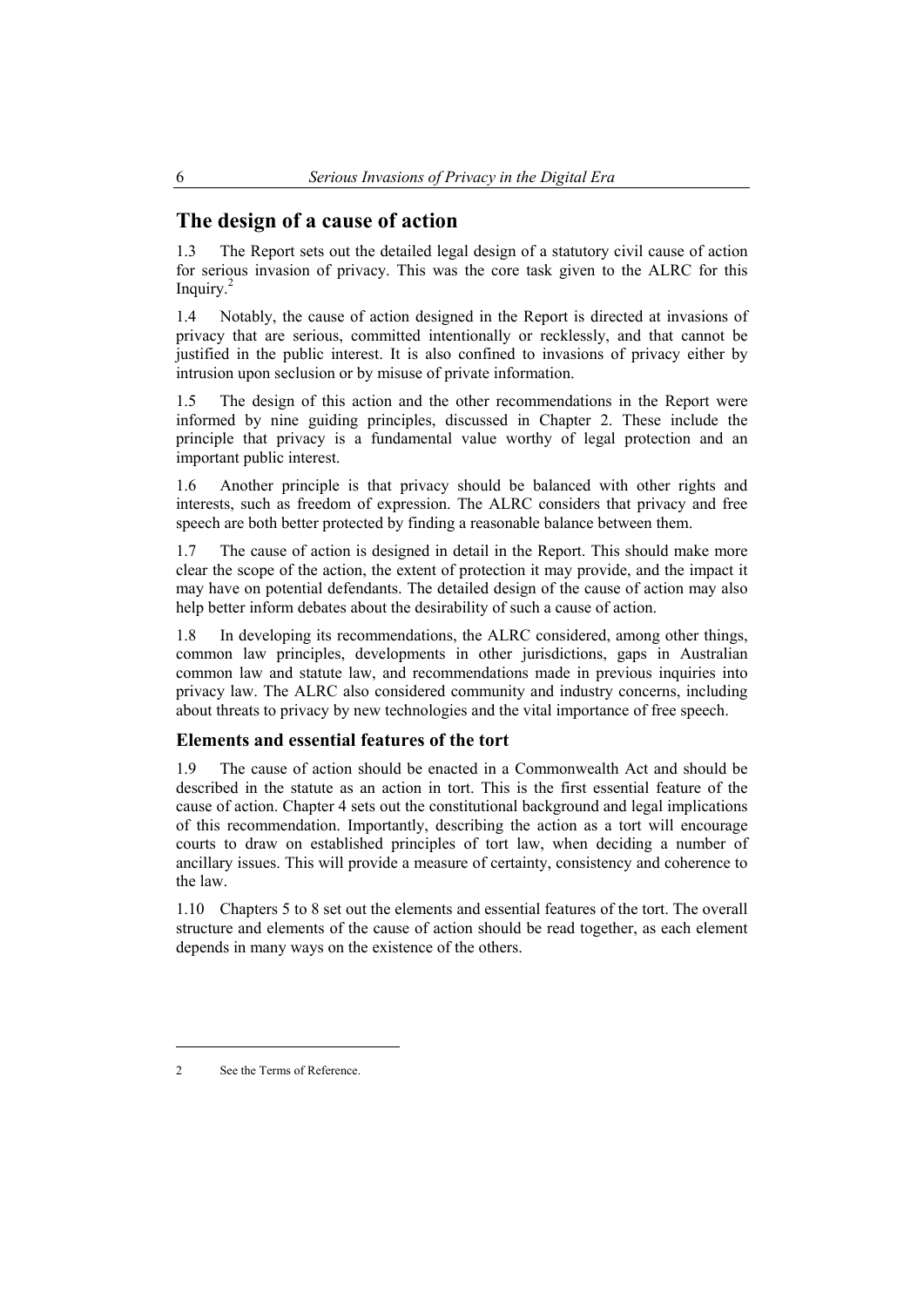- 1.11 These are the essential elements and features of the cause of action:
- the invasion of privacy must be either by intrusion into seclusion or by misuse of private information (Chapter 5);
- it must be proved that a person in the position of the plaintiff would have had a reasonable expectation of privacy in all of the circumstances (Chapter 6);
- the invasion must have been committed intentionally or recklessly—mere negligence is not sufficient (Chapter 7);
- the invasion must be serious (Chapter 8);
- the invasion need not cause actual damage, and damages for emotional distress may be awarded (Chapter 8); and
- the court must be satisfied that the public interest in privacy outweighs any countervailing public interests (Chapter 9).

1.12 This last point is the crucial 'balancing exercise', in which courts weigh privacy against other important public interests, such as freedom of speech, freedom of the media, public health and safety, and national security. The ALRC recommends that such competing interests be considered when determining whether the plaintiff has a cause of action. It should be an element of the tort, rather than a defence. A plaintiff should not be able to claim that a wrong has been committed—that their privacy has been seriously invaded—where there are strong public interest grounds justifying the invasion of privacy.

#### **Limitation periods and other matters**

1.13 Chapter 10 deals with important procedural and substantive matters. The ALRC recommends that:

- federal, state and territory courts should have jurisdiction;
- the cause of action should be limited to natural persons;
- actions should not survive—either for the estate of the plaintiff or against the estate of the defendant;
- the limitation period should be set at one year after the plaintiff becomes aware of the invasion, or three years after the invasion occurred, whichever comes first: and
- alternative dispute resolution should neither be a bar to, nor a prerequisite for, litigation.

#### **Defences**

- 1.14 Chapter 11 sets out the recommended defences to the cause of action:
- a defence of lawful authority;
- a defence where the conduct was incidental to defence of persons or property;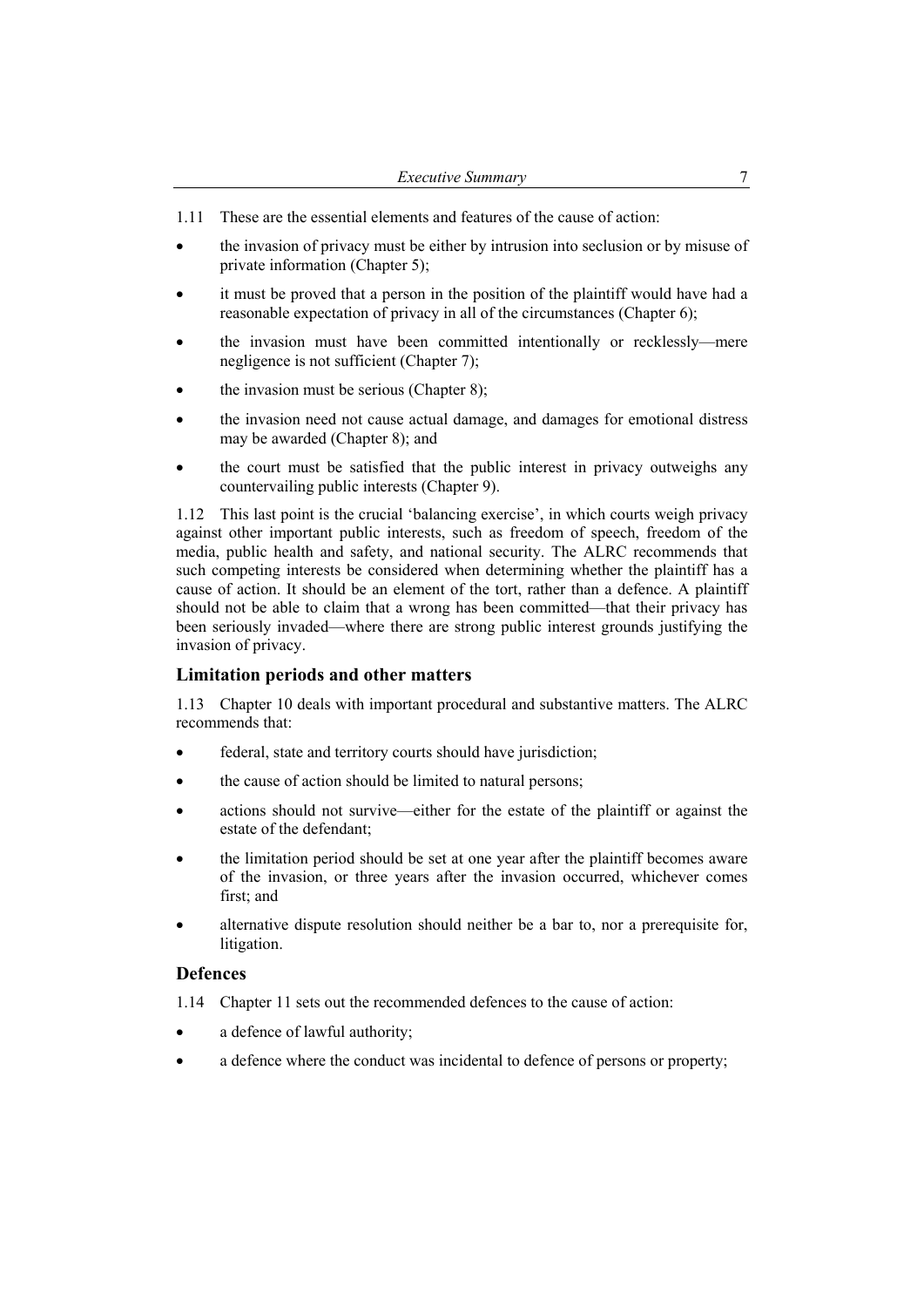- a defence of consent:
- a defence of necessity;
- a defence of absolute privilege;
- a defence for the publication of public documents; and
- a defence for fair reporting of public proceedings.

#### **Remedies**

1.15 Chapter 12 discusses the making of costs orders and sets out the monetary and non-monetary remedies that should be available for serious invasions of privacy, including:

- damages, including for emotional distress and, in exceptional circumstances, exemplary damages;
- an account of profits;
- injunctions;
- delivery up, destruction and removal of material;
- correction and apology orders; and
- declarations.

1.16 The ALRC also recommends a list of factors for courts to consider in assessing damages and that there should be a statutory cap on the amount of damages that may be awarded in any particular case.

# **Should a new tort be enacted?**

1.17 The ALRC was asked to design a cause of action, rather than to determine whether it is needed or desirable. This second question was considered and answered affirmatively by three recent law reform inquiries in Australia. It was also the subject of an Issues Paper prepared by the Department of Prime Minister and Cabinet in September 2011.<sup>3</sup> Nevertheless, many stakeholders in this Inquiry commented on the issue.

1.18 The ALRC considers that the question of whether a statutory cause of action for serious invasion of privacy would be beneficial to the Australian community should be assessed on the basis of an understanding of:

- the existing legal protections for privacy;
- gaps and deficiencies in that legal protection;

<sup>3</sup> See below, [1.41] ff.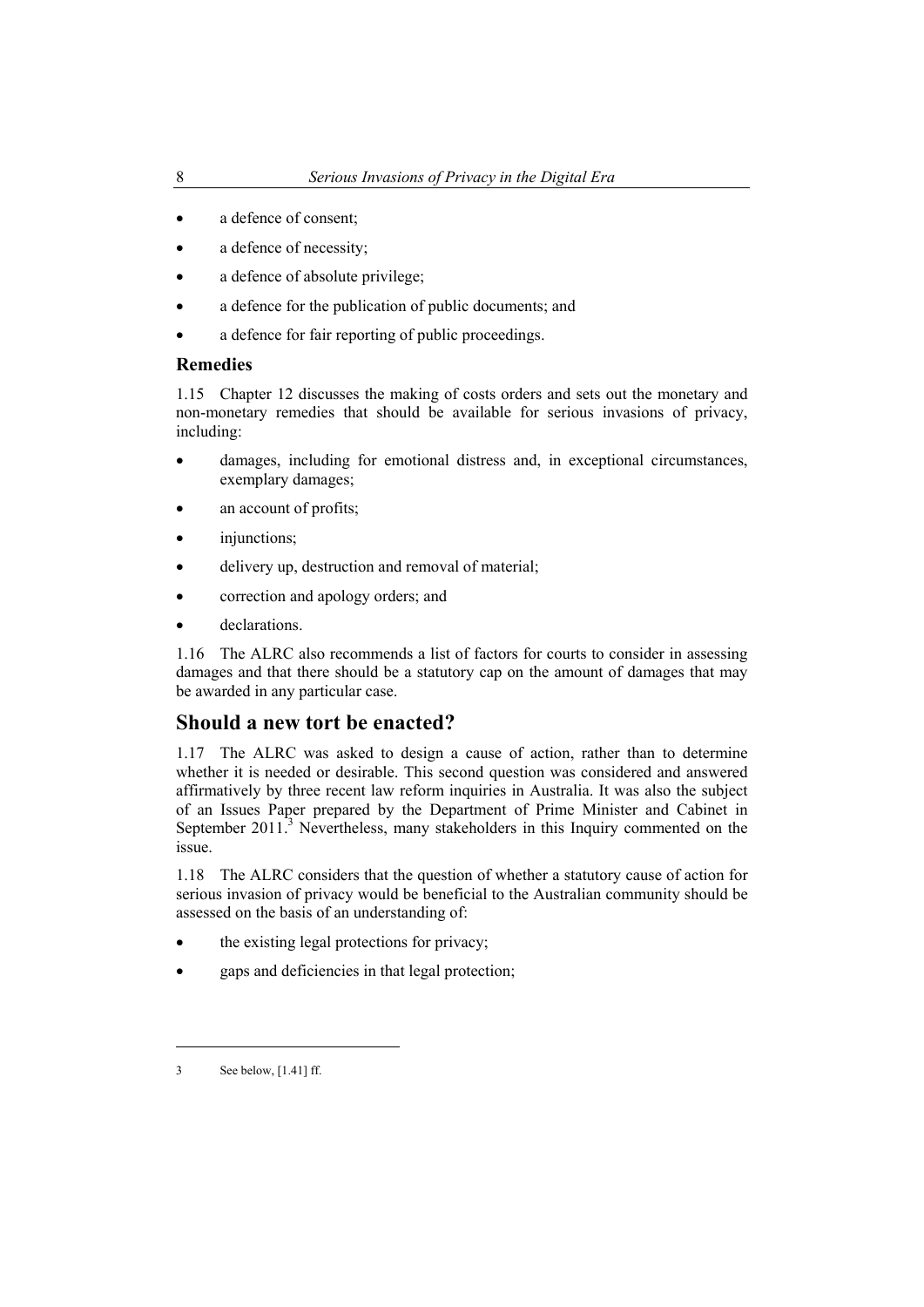- the likelihood of the common law developing a cause of action for invasions of privacy in the absence of a statute;
- the detailed design of the cause of action—its elements, defences and remedies; and
- whether the cause of action is better designed in statute, or left to be developed by the courts.

1.19 Many stakeholders expressed their support for a statutory cause of action.<sup>4</sup> Only a few told the ALRC that the law did not need to be changed at all, and that there were no gaps in the legal protection of privacy in Australia.<sup>5</sup> Even many of those who opposed a privacy tort did not deny the importance or value of privacy.<sup>6</sup> Rather, they based their opposition to the tort on other grounds. It was said that there was little evidence that privacy is invaded in Australia, and that there are no media practices in Australia such as those exposed in the UK phone hacking scandal involving the now defunct *News of the World*. It was also said that there are no significant gaps in the law, and a new tort would have an undesirable effect on the media, on other businesses, and on the free flow of information.

1.20 The ALRC is not convinced that there is no evidence of invasions of privacy in Australia. Invasions of privacy by intrusion or misuse of private information are known to occur in a wide variety of circumstances.

1.21 While it may be true that the Australian media operate more appropriately than some of their UK counterparts, it is not necessarily the case that the Australian media never unjustifiably invade people's privacy. Rather, it may be that where they have done so, and the plaintiff complains, they have settled the plaintiff's claims to avoid litigation, publicity and the setting of a precedent.

1.22 The fact that courts have not recognised a common law cause of action, as they have in other countries, also does not show that there is no need for a statutory cause of action. It may merely indicate that litigants are reluctant to risk lengthy and costly proceedings and appeals arguing a novel point of law. ALRC consultations with practitioners confirmed this view.

1.23 Some who opposed the introduction of a new cause of action recognised that there are gaps in the law, but submitted that it would be preferable to fill those gaps in other ways.<sup>7</sup> Other stakeholders who opposed a new privacy tort submitted that it

5 Free TV, *Submission 55*; The Newspaper Works, *Submission 50*.

<sup>4</sup> Law Society of NSW, *Submission 122*; N Witzleb, *Submission 116*; Women's Legal Services NSW, *Submission 115*; T Butler, *Submission 114*; Australian Privacy Foundation, *Submission 110*; Office of the Victorian Privacy Commissioner, *Submission 108*; Public Interest Advocacy Centre, *Submission 105*; N Henry and A Powell, *Submission 104*; UNSW Cyberspace Law and Policy Community, *Submission 98*; Australian Sex Party, *Submission 92*; G Greenleaf, *Submission 76*; M Paterson, *Submission 60*.

<sup>6</sup> Media and Communications Committee of the Law Council of Australia, *Submission 124*; AMTACA, *Submission 101*.

<sup>7</sup> Telstra, *Submission 107*; Australian Bankers' Association, *Submission 84*; Guardian News and Media Ltd and Guardian Australia, *Submission 80*; P Wragg, *Submission 73*; SBS, *Submission 59*; AIMIA Digital Policy Group, *Submission 56*; News Corp Australia, *Submission 34*.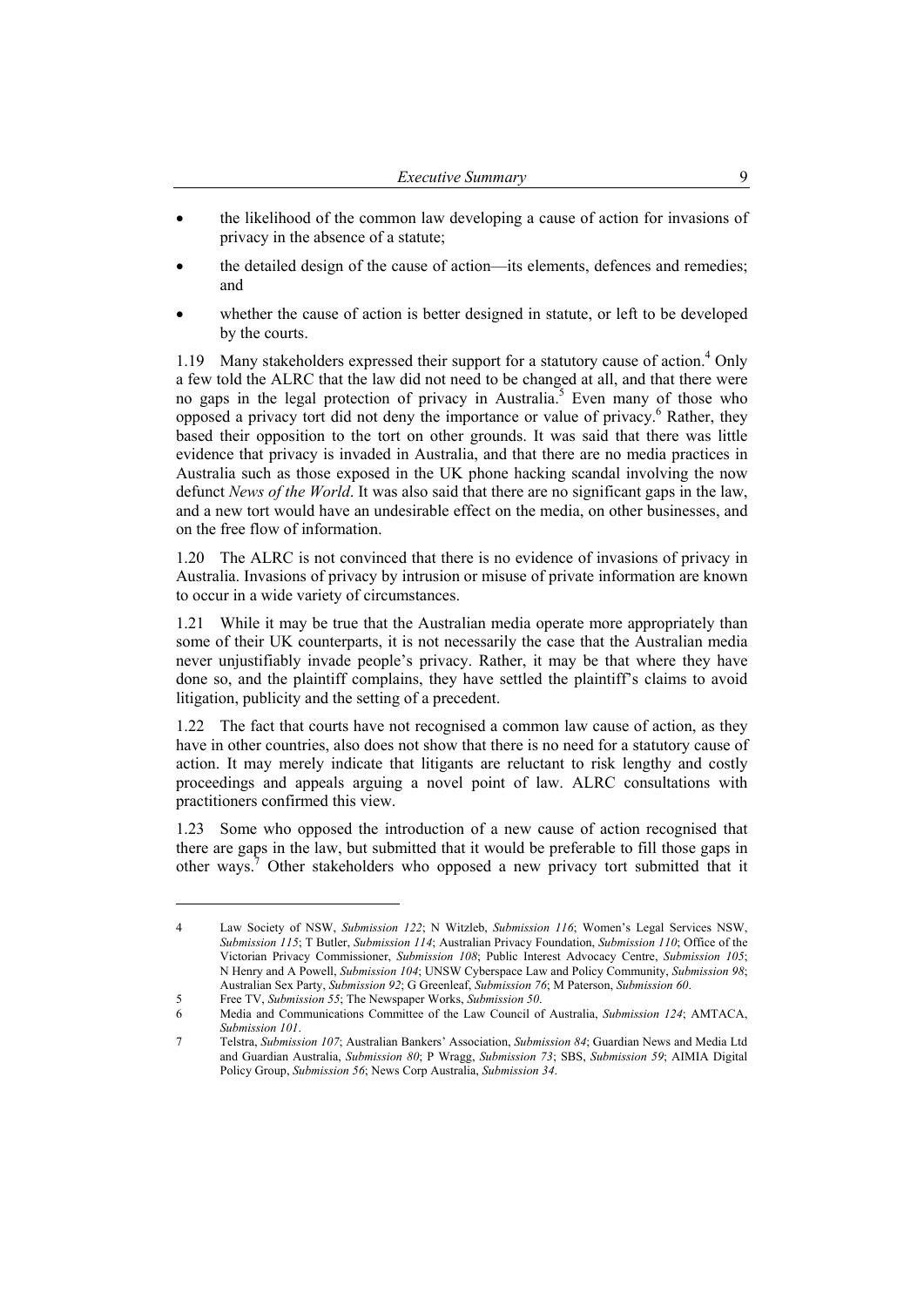would nevertheless be preferable to 'shoehorning' privacy protection into existing actions.<sup>8</sup>

#### **International developments**

1.24 There are civil causes of action for serious invasion of privacy in New Zealand, the United Kingdom, the United States and Canada.

1.25 The UK has developed extensive legal protection of privacy by extending the equitable action for breach of confidence, under the influence of the *Human Rights Act*  $1998$  (UK).<sup>9</sup> This Act requires the courts to give effect to the protection of rights and freedoms in the *European Convention on Human Rights*.

1.26 Article 8 of the *Convention* provides that everyone has the right to respect for their private and family life, their home and their correspondence, and that there shall be no interference with this right by a public authority except by lawful authority in the interests of national security, public safety, the economic well-being of the country, the prevention of disorder or crime, the protection of health or morals, or the protection of the rights and freedoms of others. Article 10 provides that everyone has the right to freedom of expression, subject to certain necessary restrictions, including the protection of the reputation or rights of others, and the prevention of disclosure of confidential information.

1.27 This UK action for disclosure of private information—sometimes called a tort has provided a useful guide to the possible structure of the statutory cause of action designed in the Report. The UK has also enacted the *Protection from Harassment Act*   $1997$  (UK), which provides a civil remedy for harassment.<sup>10</sup>

1.28 New Zealand courts have recognised common law torts of misuse of private information11 and of intrusion.12 New Zealand has enacted the *Harassment Act 1997*  (NZ), which provides criminal penalties for harassment.

1.29 Although committees in the UK and New Zealand have recommended against the introduction of a statutory cause of action, $13$  this must be seen in light of the significant and recent developments in the common law in those two countries.

1.30 The Canadian provinces of British Columbia,  $14$  Manitoba,  $15$  Newfoundland and Labrador, $^{16}$  Quebec<sup>17</sup> and Saskatchewan<sup>18</sup> have enacted statutory torts for invasion of

<sup>8</sup> Guardian News and Media Ltd and Guardian Australia, *Submission 80*.

<sup>9</sup> *Campbell v MGN Ltd* [2004] 2 AC 457. See Ch 12.

<sup>10</sup> See Ch 15.

<sup>11</sup> *Hosking v Runting* (2005) 1 NZLR 1.

<sup>12</sup> *C v Holland* [2012] 3 NZLR 672.

<sup>13</sup> Joint Committee on Privacy and Injunctions, *Privacy and Injunctions*, House of Lords Paper No 273, House of Commons Paper No 1443, Session 2010–12 (2012); New Zealand Law Commission, *Invasion of Privacy: Penalties and Remedies: Review of the Law of Privacy Stage 3*, Report No 113 (2010).

<sup>14</sup> *Privacy Act*, RSBC 1996, c 373 (British Columbia).

<sup>15</sup> *Privacy Act*, CCSM 1996, c P125 (Manitoba).

<sup>16</sup> *Privacy Act*, RSNL 1990, c P-22 (Newfoundland and Labrador).

<sup>17</sup> *Civil Code of Quebec*, SQ 1991, c 64 ss 3, 35–37.

<sup>18</sup> *Privacy Act*, RSS 1978, c P-24 (Saskatchewan).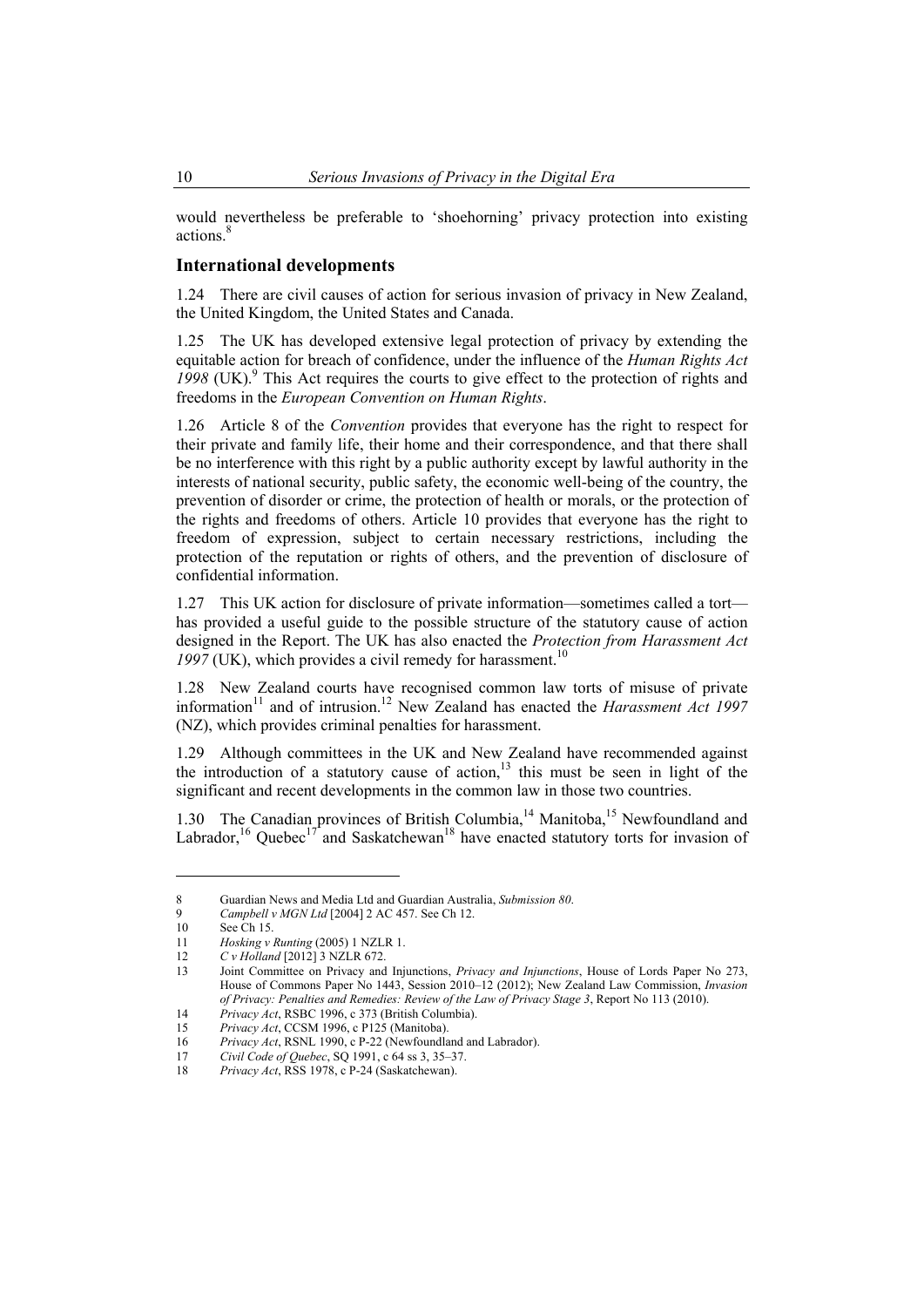privacy, and the Ontario Court of Appeal has also recognised common law protection.<sup>19</sup>

1.31 Privacy torts have been well-established in the United States for many decades, although the protection they provide is limited by the special protection given to free speech by the First Amendment of the *Constitution*. Some states, such as California, have also introduced a statutory tort of invasion of privacy.<sup>20</sup>

#### **A common law or statutory tort?**

1.32 In contrast to these other jurisdictions, a common law tort for invasion of privacy has not yet developed in Australia, despite the High Court leaving open the possibility in *Australian Broadcasting Corporation v Lenah Game Meats Pty Ltd*. 21 While a tort of invasion of privacy has been recognised by two lower court decisions.<sup>22</sup> no appellate court has confirmed the existence of this tort. In Chapter 3, the ALRC reviews the relevant case law*,* but agrees with the general consensus that the direction of the future development of the common law is difficult to predict.<sup>23</sup>

1.33 However, Australian law is unlikely to stand still, given developments in other countries with similar legal systems and principles. Although Australia does not have a Human Rights Act, Australia is a signatory to the *International Covenant on Civil and Political Rights*, which requires countries to protect the privacy of its citizens. Privacy is also grounded in clear and important common law principles. Professor Eric Barendt has noted that in the  $18<sup>th</sup>$  century, property rights that would now be identified as personal privacy interests, 'were used to safeguard radicals against the arbitrary confiscation of their manuscripts and papers'.24 It will be increasingly difficult to justify denying legal redress to people whose privacy has been seriously invaded, when other countries offer such redress.

1.34 If a cause of action for serious invasion of privacy is likely to be developed in Australia, is it better enacted by parliament, or left for the courts to develop under the common law? There are benefits of having the law develop in the courts. A statute can have unintended consequences. $^{25}$  It may capture, or fail to capture, activities or conduct that were not considered when the statute was enacted. A statute may also become outdated by changes in social or technological changes.<sup>26</sup> A court, on the other hand, can only decide the case before it, and only the issues in contention between the

<sup>19</sup> *Jones v Tsige* (2012) ONCA 32.

<sup>20</sup> *California Civil Code* § 1708.8.

<sup>21</sup> *Australian Broadcasting Commission v Lenah Game Meats Pty Ltd* (2001) 208 CLR 199.

<sup>22</sup> *Grosse v Purvis* [2003] QDC 151 (16 June 2003); *Doe v Australian Broadcasting Corporation* [2007]

VCC 281. Both cases were settled before appeals by the respective defendants were heard. 23 The case law on the issue since *Australian Broadcasting Corporation v Lenah Game Meats Pty Ltd* is

discussed in Ch 3.

<sup>24</sup> Eric Barendt, 'Privacy and Freedom of Speech' in Andrew T Kenyon and Megan Richardson (eds), *New Dimensions in Privacy Law: International and Comparative Perspectives* (Cambridge University Press, 2006) 11, 31.

<sup>25</sup> TT Arvind and Jenny Steele (eds), *Tort Law and the Legislature: Common Law, Statute and the Dynamics of Legal Change* (Hart Publisher, 2013) 8.

<sup>26</sup> SBS, Submission No 8 to DPM&C Issues Paper, 2011; Free TV, *Submission 55*.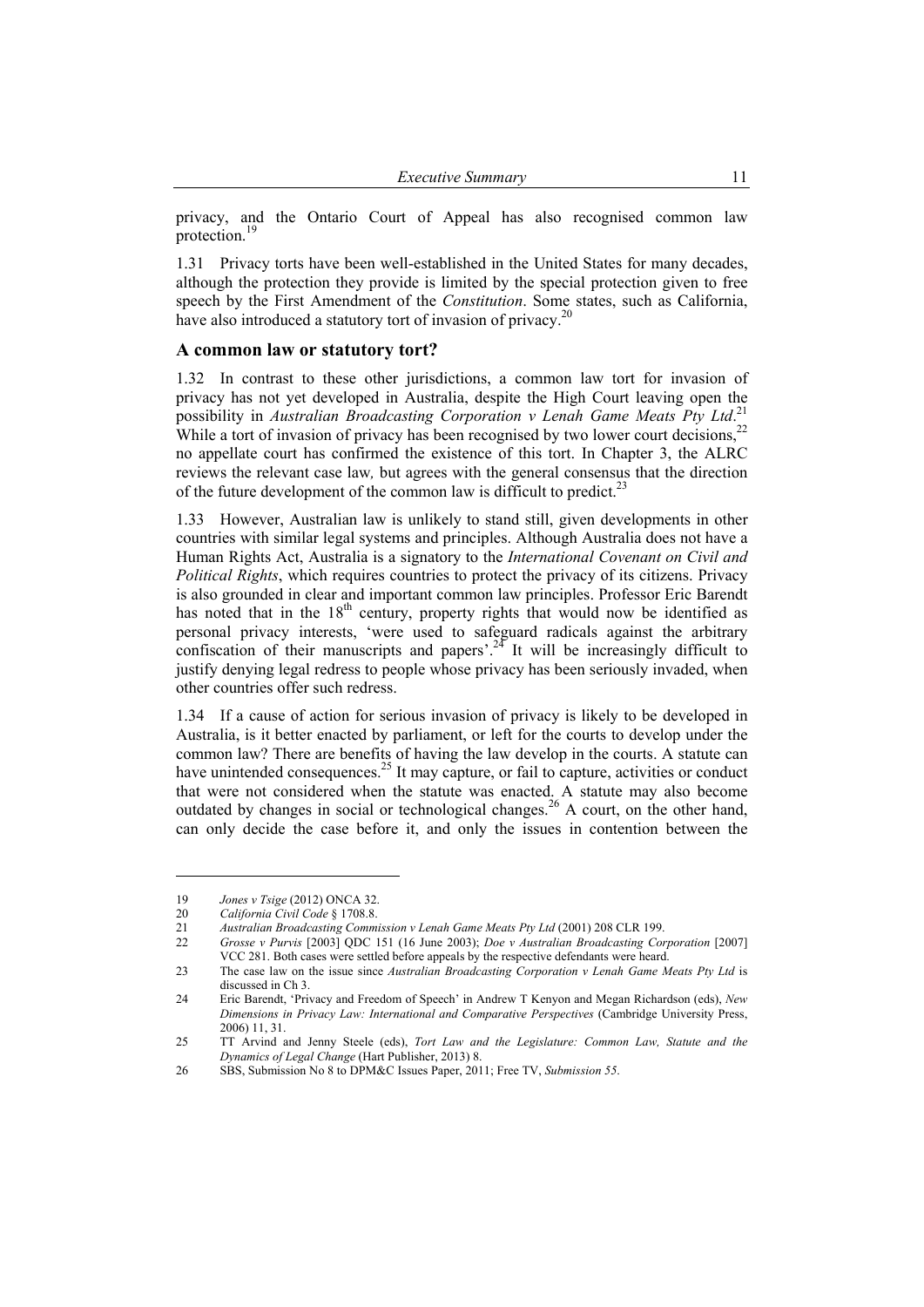parties. It does not need to anticipate or resolve all the possible issues that might arise in other cases. The common law may therefore develop more incrementally and, some would say, cautiously.

1.35 However, there are also many benefits of statutory reform. Parliament can act on its own motion, and proactively address emerging issues in the community. The development of the common law depends on the existence of parties with the will, and the necessary resources, to litigate their claim in court.<sup>27</sup> There will be continuing uncertainty about how the law will be developed in the courts.<sup>28</sup> Reform by legislation can also be effected more rapidly than development at common law.<sup>29</sup>

1.36 A statute can legislate for a range of situations, both for what has occurred in the past and for what may happen in the future. A court will focus on the specific issues of a particular case, and this may lead to the development of narrow, fact-specific legal principles.

1.37 There is more flexibility in the development of the law by statute than by common law. Statute is not bound to follow precedent, unlike the courts.

1.38 Statutes can also select the most appropriate elements of a cause of action, remedies, defences, thresholds, caps, conditions and exceptions, while courts often do not have this freedom.<sup>30</sup> A statute can also build in incentives to use alternative dispute resolution processes.

1.39 Finally, statutes can address the complex policy issues and legal concepts involved and express the law in language which is more accessible than case law for people without legal training.<sup>31</sup> As a result, statutes may be more effective in having a normative impact on behaviour.

1.40 The advantages of statutory reform should not be underestimated by those who oppose a new privacy tort. If instead of statutory reform, the equitable action for breach of confidence were extended, defendants may be faced with a much stricter standard of liability. There may also not be a clear and separate 'seriousness' threshold and countervailing public interests may not be given sufficient weight. Such things considered, potential defendants may prefer a more targeted statutory tort, such as the one designed in the Report.

<sup>27</sup> Office of the Victorian Privacy Commissioner, Submission No 46 to DPM&C Issues Paper, 2011; Australian Privacy Foundation, Submission No 7 to DPM&C Issues Paper, 2011.

<sup>28</sup> Law Council of Australia, Submission No 55 to DPM&C Issues Paper, 2011; Office of the Australian Information Commissioner, Submission No 14 to DPM&C Issues Paper, 2011.

<sup>29</sup> Australian Privacy Foundation, Submission No 7 to DPM&C Issues Paper, 2011; Liberty Victoria, Submission No 34 to DPM&C Issues Paper, 2011.

<sup>30</sup> Mark Leeming, 'Theories and Principles Underlying the Development of the Common Law: The Statutory Elephant in the Room' (2013) 36 *UNSW Law Journal* 1002, 1021.

<sup>31</sup> M Paterson, *Submission 60*.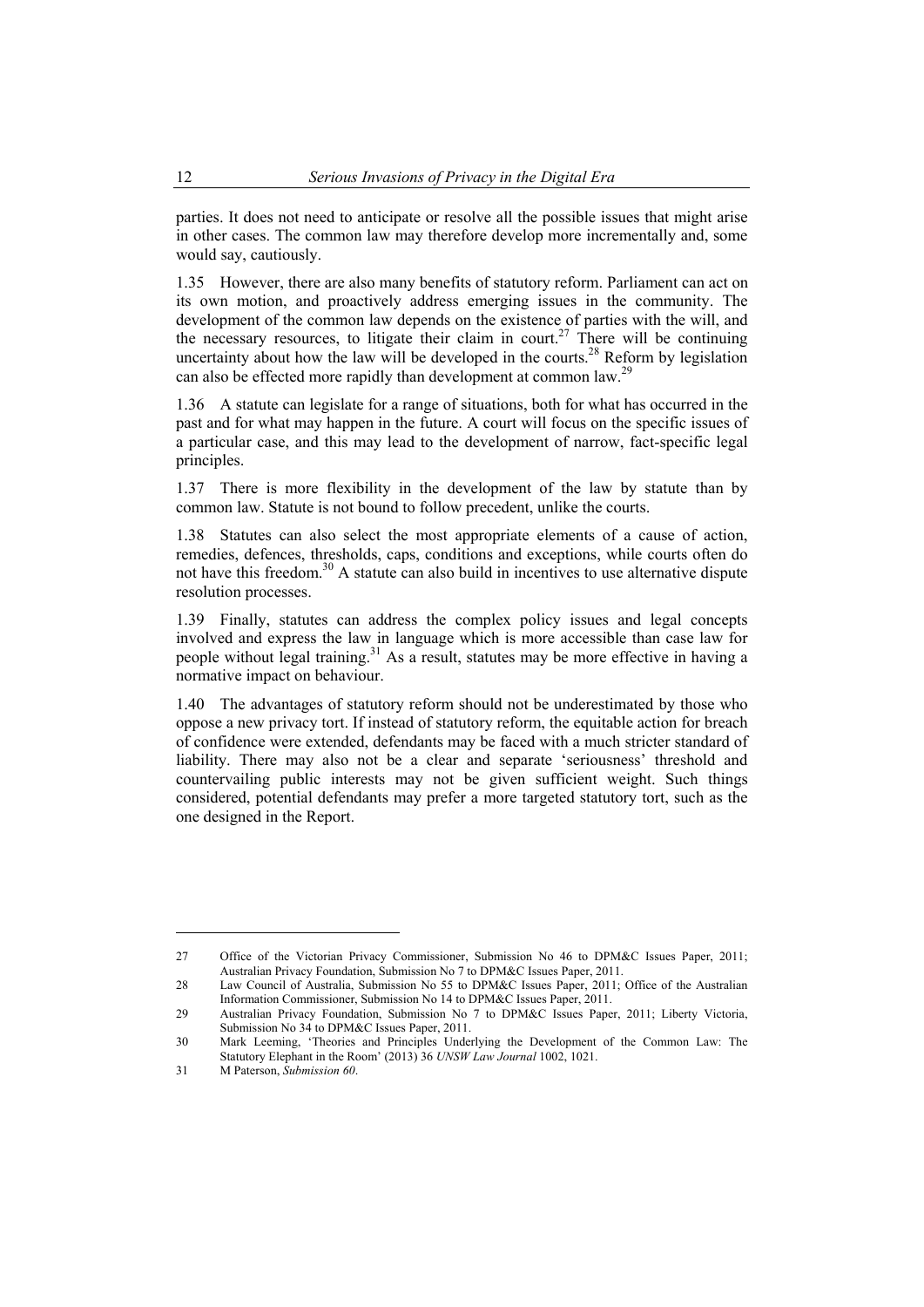#### **Other inquiries**

 $\overline{a}$ 

1.41 This Inquiry builds on four other recent inquiries into privacy law or related issues conducted in Australia, three of which recommended the enactment of a statutory cause of action.<sup>32</sup>

1.42 The ALRC's 2008 Report, *For Your Information: Privacy Law and Practice*, focused on data protection: information collection, access and use. The ALRC recommended that Commonwealth legislation should provide for a statutory cause of action for serious invasion of privacy.<sup>3</sup>

1.43 In 2009, the New South Wales Law Reform Commission recommended that a general cause of action for invasion of privacy was required to provide a 'basis for the ongoing development of the law of privacy in a climate of dynamic societal and technological change'.<sup>34</sup>

1.44 In 2010, the Victorian Law Reform Commission issued the report, *Surveillance in Public Places*, which followed a decade-long inquiry into workplace privacy and privacy in public places.<sup>35</sup>

1.45 In September 2011, the Department of the Prime Minister and Cabinet released an Issues Paper on a statutory cause of action for invasion of privacy,  $36$  prompted by a number of 'high profile privacy breaches' in Australia and overseas.<sup>3</sup>

1.46 During this Inquiry, the Law Reform Institute of South Australia has initiated an Inquiry into whether or not South Australia should enact a statutory cause of action for invasion of privacy.38

<sup>32</sup> Privacy was also the subject of earlier reports by the ALRC. In 1979, the ALRC recommended that a person be allowed to sue for damages or an injunction if 'sensitive private facts' were published in circumstances that were likely to cause distress, annoyance or embarrassment to a person in the position of the relevant individual: Australian Law Reform Commission, *Unfair Publication: Defamation and Privacy*, Report 11 (1979). In 1983, the ALRC released a report concentrating on information privacy, and the need to implement the Organisation for Economic Co-Operation and Development, *Guidelines Governing the Protection of Privacy and Transborder Flows of Personal Data*, 1983: Australian Law Reform Commission, *Privacy*, Report 22 (1983). This resulted in the enactment of the *Privacy Act 1988* (Cth). In the latter report at [1081], the ALRC declined to recommend the creation of a general tort of invasion of privacy. In the ALRC's view at that time, 'such a tort would be too vague and nebulous'. The ALRC considers that not only are social and technological conditions 30 years later very different, but also the legal landscape has changed considerably, as shown by developments in other countries discussed above.

<sup>33</sup> Australian Law Reform Commission, *For Your Information: Australian Privacy Law and Practice*, Report 108 (2008) Rec 74–1.

<sup>34</sup> NSW Law Reform Commission, *Invasion of Privacy*, Report 120 (2009) [4.14].

<sup>35</sup> Victorian Law Reform Commission, *Surveillance in Public Places*, Report 18 (2010).

<sup>36 &#</sup>x27;A Commonwealth Statutory Cause of Action for Serious Invasion of Privacy' (Issues Paper, Department of the Prime Minister and Cabinet, 2011).

<sup>37</sup> This presumably referred to the widespread phone hacking by journalists and their sources that led to the Leveson Inquiry in the United Kingdom: Lord Justice Leveson, *An Inquiry into the Culture, Practices and Ethics of the Press*, House of Commons Paper 779 (2012).

<sup>38</sup> South Australian Law Reform Institute, *Too Much Information: A Statutory Cause of Action for Invasion of Privacy*, Issues Paper 4 (2013).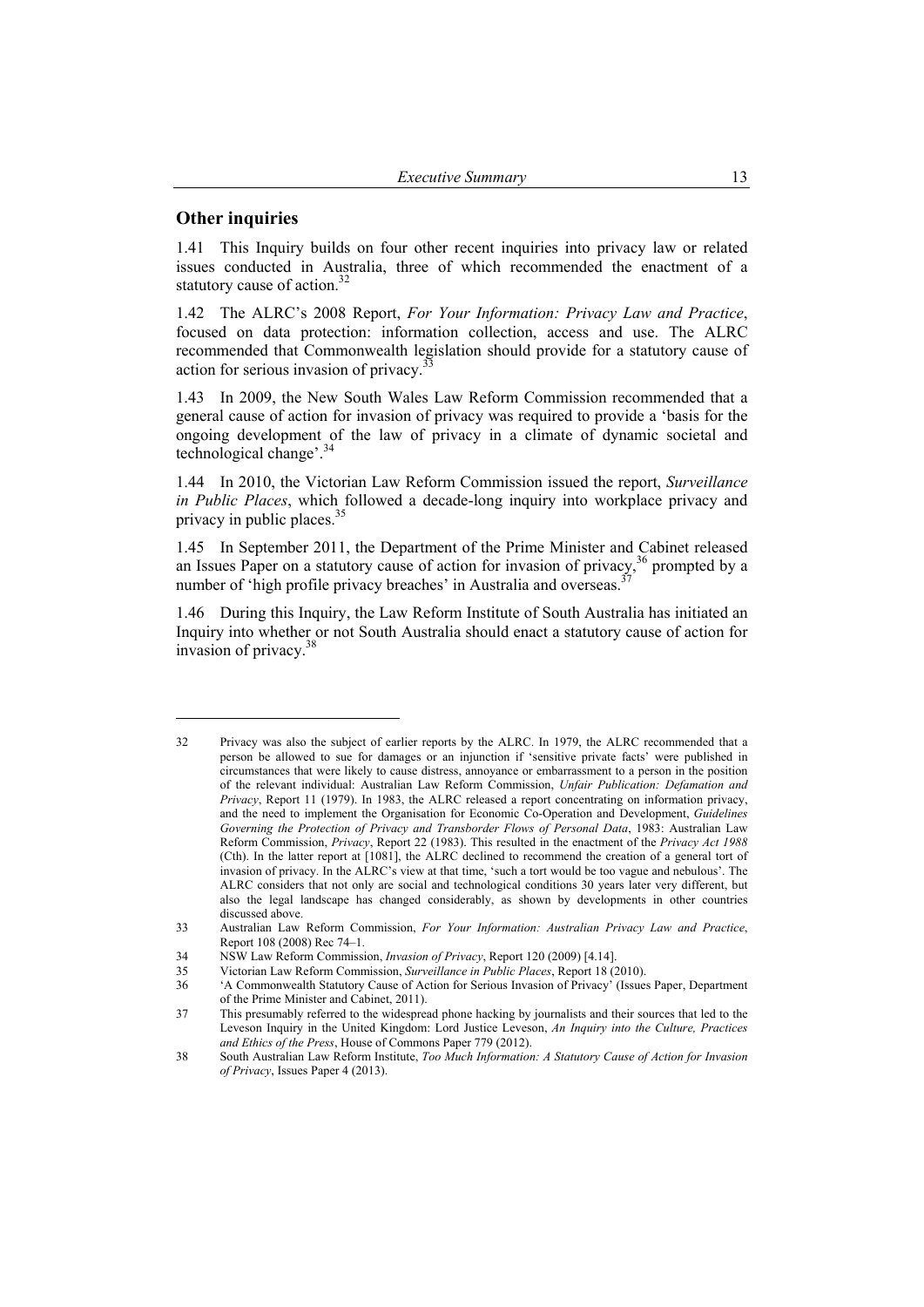1.47 The Law Reform Committee of Victoria also recommended in early 2013 that Victoria give further consideration to introducing a statutory cause of action for invasion of privacy by the misuse of private information.<sup>39</sup>

# **Other reforms**

1.48 In addition to designing the statutory cause of action, the ALRC was asked to make recommendations about other legal remedies and innovative ways in which the law could prevent or redress serious invasions of privacy. This is considered in Part 3 of the Report.

#### **Breach of confidence**

1.49 Chapter 13 recommends that, if a statutory cause of action for serious invasion of privacy is not enacted, the equitable action for breach of confidence be strengthened by legislation enabling courts to award compensation for emotional distress. As noted in Chapter 3, compensation for emotional distress, falling short of a recognised psychiatric illness, is generally not available for breach of confidence. If a statutory cause of action for serious invasion of privacy is not enacted, enabling courts to award compensation for emotional distress in such cases would provide an important mechanism for redress.

#### **Surveillance**

 $\overline{a}$ 

1.50 Chapter 14 concerns legislation regulating the use of surveillance devices. Existing state and territory laws provide important protection of privacy and related rights—such as freedom of speech—however there is significant inconsistency in the law between jurisdictions. This inconsistency can make the laws less effective, undermining privacy, and it can also be costly for businesses that operate nationally. The ALRC considers that surveillance device laws should be the same throughout Australia, and recommends that Commonwealth legislation be enacted to replace existing state and territory laws.

1.51 Surveillance legislation should also be technology neutral, so that the law can apply to new devices, such as unmanned aerial vehicles (drones), as well as to surveillance technologies which are not 'devices' in the traditional sense, such as software or networks of devices. The ALRC also questions the value of the existing distinction built into the law between surveillance using a device and surveillance using a communications network.<sup>40</sup>

1.52 A 'responsible journalism' defence to surveillance laws is also recommended, to protect journalists and media groups who make appropriate use of a surveillance device for journalism in the public interest.

<sup>39</sup> Law Reform Committee, Parliament of Victoria, *Inquiry into Sexting* (2013) 187–8.

The Senate Standing Committee on Legal and Constitutional Affairs is conducting a comprehensive review of the *Telecommunications (Interception and Access) Act 1979* (Cth). It is due to report in August 2014.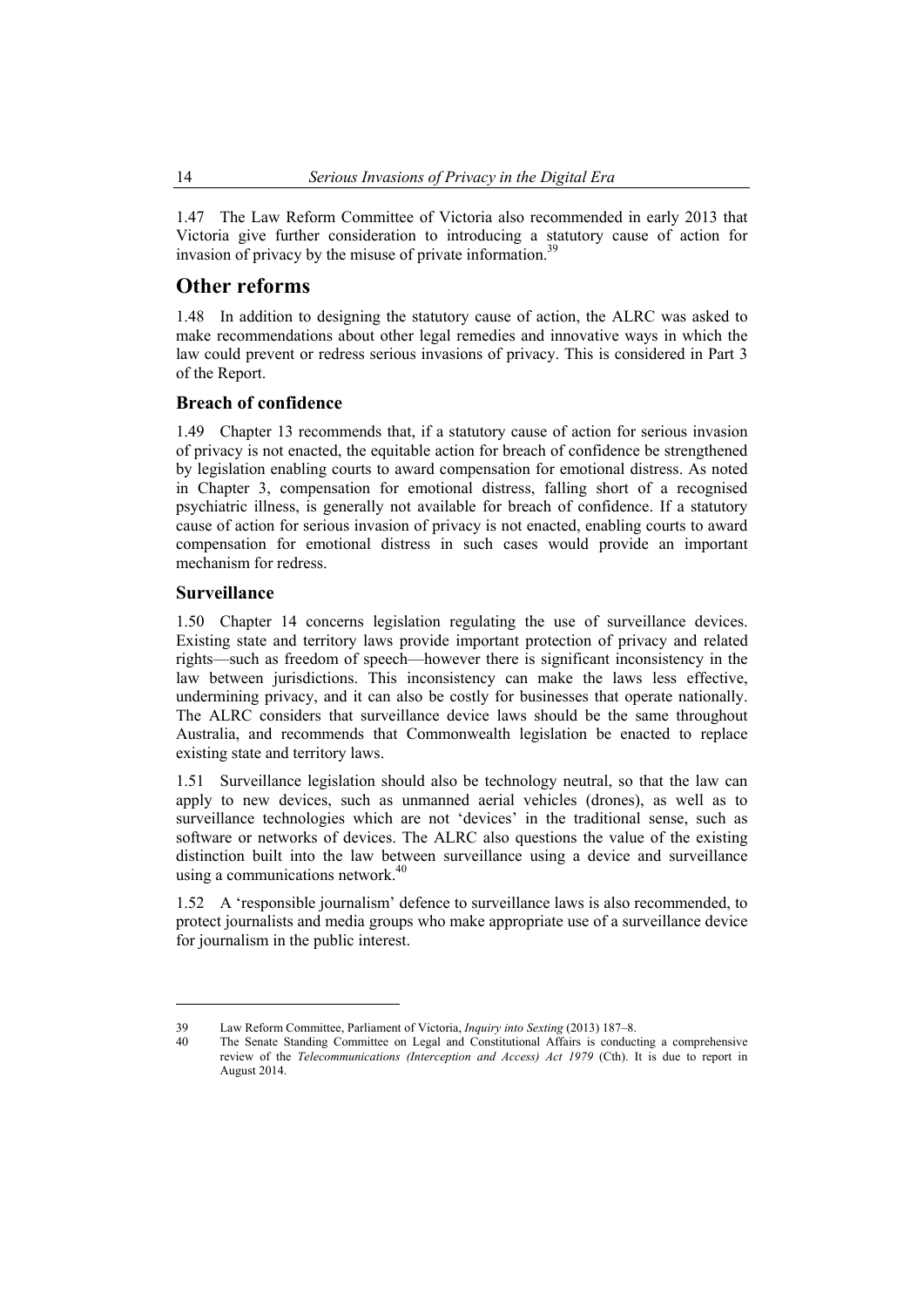#### **Harassment**

1.53 Chapter 15 recommends that, if a statutory cause of action for serious invasion of privacy is not enacted, state and territory governments should enact uniform legislation providing for a statutory tort of harassment. A tort of harassment, based on similar laws in other jurisdictions, would provide protection and redress for individuals who experience some of the most serious invasions of privacy. The ALRC also highlights some gaps in state, territory and Commonwealth criminal offences for harassment.

## **Regulation**

 $\overline{a}$ 

1.54 Chapter 16 considers limited reforms to the existing regulatory mechanisms for protecting privacy. In particular, the ALRC recommends that the existing powers of the Privacy Commissioner to investigate breaches of the *Privacy Act 1988* (Cth) be extended to allow investigations of complaints about serious invasions of privacy more generally. This would provide a low-cost avenue for individuals to make complaints about serious invasions of privacy. The ALRC also recommends that the Commissioner be given the additional functions of amicus curiae or intervener in relevant court proceedings.

# **The law reform process**

1.55 The ALRC was given Terms of Reference in June 2013 and asked to report to the Attorney-General by June 2014. These Terms of Reference set out and limit the scope of the ALRC's Inquiry.

1.56 The Report is the final stage in the process. The first stage included the release of an Issues Paper,  $41$  and the second stage was a Discussion Paper.  $42$ 

1.57 Many valuable submissions to both papers were received.<sup>43</sup> The ALRC also conducted a number of consultations with stakeholders and spoke at public and industry forums and conferences. The ALRC met with media, telecommunications, social media and marketing companies, among other organisations; many expert academic commentators, specialist legal practitioners, and judges; public interest groups; and government agencies, including the Office of the Australian Information Commissioner, the Australian Communications and Media Authority, and the Australian Human Rights Commission.44 The ALRC hosted two roundtables of legal experts, in Sydney and London.

1.58 In addition to the contribution of expertise by way of consultations and submissions, specific expertise is also received by the ALRC from members of its Advisory Committee and the appointment of part-time Commissioners.

<sup>41</sup> *Serious Invasions of Privacy in the Digital Era* (ALRC IP 43, 2013).

<sup>42</sup> *Serious Invasions of Privacy in the Digital Era* (ALRC DP 80, 2014). The Report, the Issues Paper and the Discussion Paper may all be downloaded free of charge from the ALRC website: <www.alrc.gov.au>. Hard copies may be obtained on request by contacting the ALRC on (02) 8238 6333.

<sup>43</sup> Public submissions are also published on the ALRC website: <www.alrc.gov.au>.

<sup>44</sup> A list of consultations is set out at the end of the Report.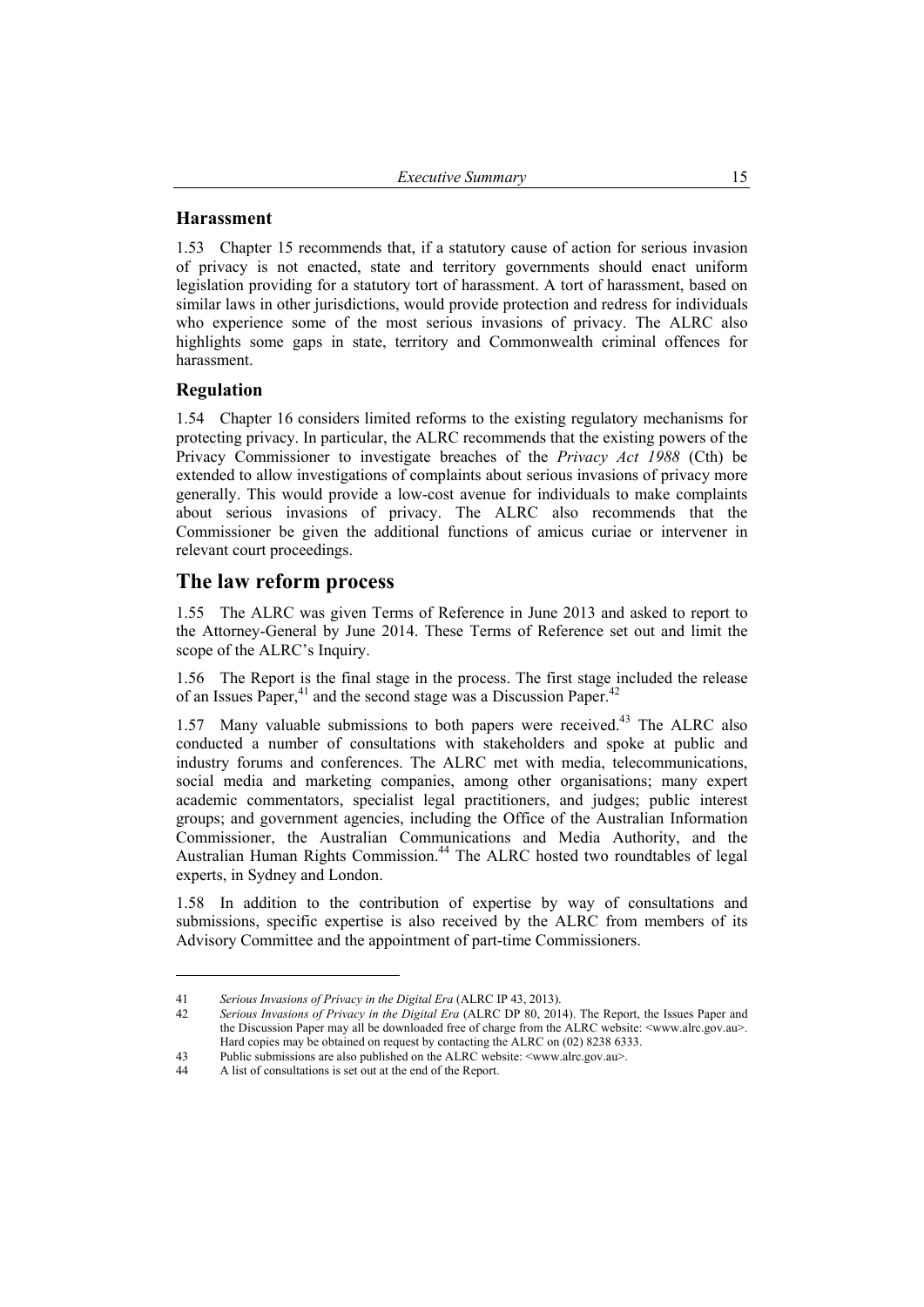1.59 The role of the Advisory Committee is to advise on the coherence and structure of the ALRC process and recommendations; it does not formulate reform recommendations, and members are invited in their individual capacity. They are explicitly asked not to act in any representative capacity.

1.60 The ALRC acknowledges the contribution made by all the part-time Commissioners, Advisory Committee members and expert readers in this Inquiry and expresses gratitude to them for voluntarily providing their time and expertise.<sup>4</sup>

1.61 The Report discharges the tasks given to the ALRC in the Terms of Reference: to design a statutory cause of action for serious invasion of privacy, and to recommend other ways the law might be reformed to deter and redress serious invasions of privacy. The ALRC considers that the recommendations in the Report, if enacted, would fill an increasingly conspicuous gap in Australian law. They would help protect the privacy of Australians, while respecting and reinforcing other fundamental rights and values, including freedom of expression.

<sup>45</sup> The names of Commissioners and Advisory Committee members appears at the front of the Report.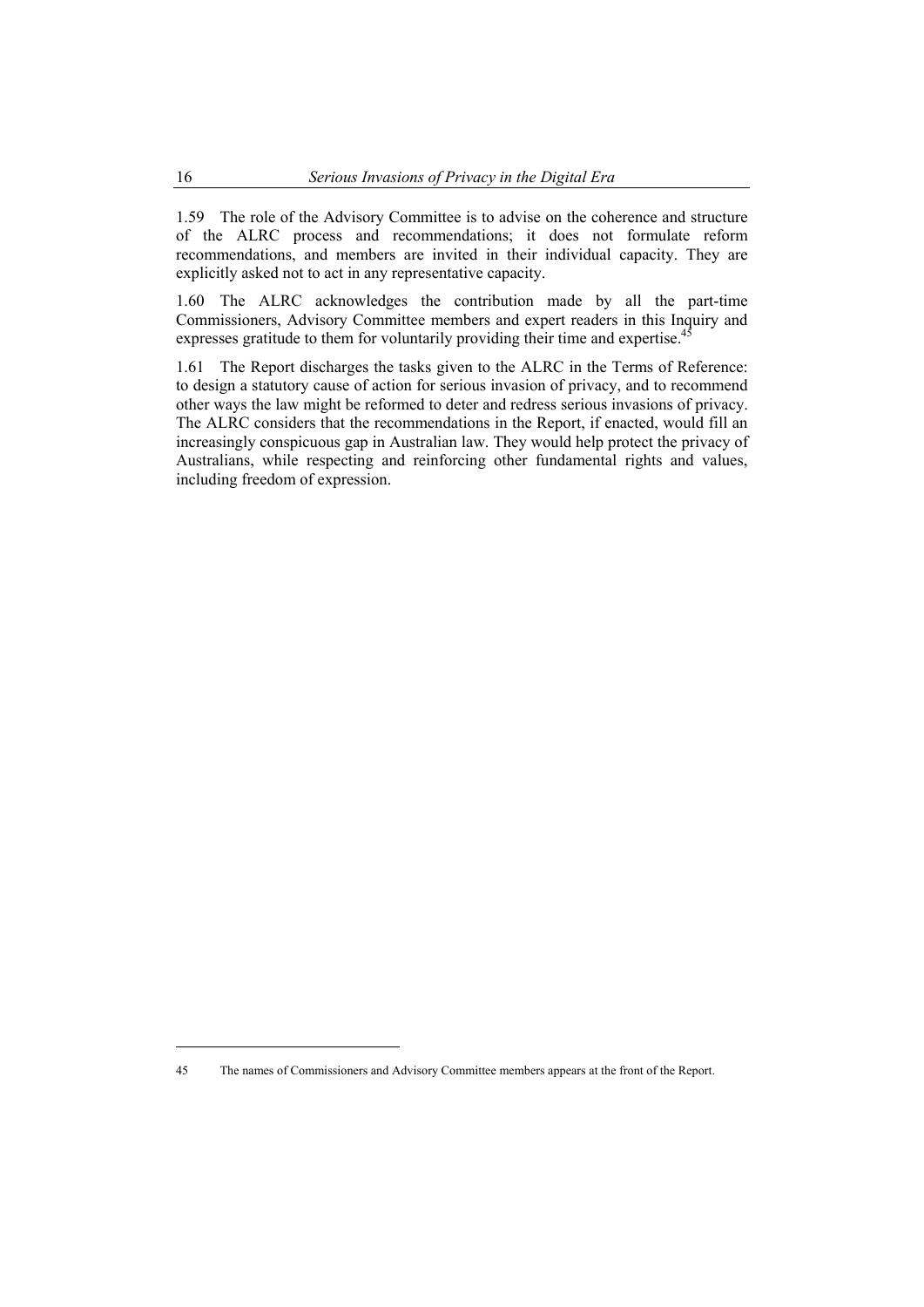# **4. A New Tort in a New Commonwealth Act**

**Recommendation 4–1** If a statutory cause of action for serious invasion of privacy is to be enacted, it should be enacted by the Commonwealth, in a Commonwealth Act (the Act).

**Recommendation 4–2** The cause of action should be described in the Act as an action in tort.

# **5. Two Types of Invasion**

**Recommendation 5–1** The Act should provide that the plaintiff must prove that his or her privacy was invaded in one of the following ways:

- (a) intrusion upon seclusion, such as by physically intruding into the plaintiff's private space or by watching, listening to or recording the plaintiff's private activities or private affairs; or
- (b) misuse of private information, such as by collecting or disclosing private information about the plaintiff.

**Recommendation 5–2** The Act should provide that 'private information' includes untrue information, but only if the information would be private if it were true.

# **6. Reasonable Expectation of Privacy**

**Recommendation 6–1** The new tort should be actionable only where a person in the position of the plaintiff would have had a reasonable expectation of privacy, in all of the circumstances.

**Recommendation 6–2** The Act should provide that, in determining whether a person in the position of the plaintiff would have had a reasonable expectation of privacy in all of the circumstances, the court may consider, among other things:

- (a) the nature of the private information, including whether it relates to intimate or family matters, health or medical matters, or financial matters;
- (b) the means used to obtain the private information or to intrude upon seclusion, including the use of any device or technology;
- (c) the place where the intrusion occurred, such as in the plaintiff's home;
- (d) the purpose of the misuse, disclosure or intrusion;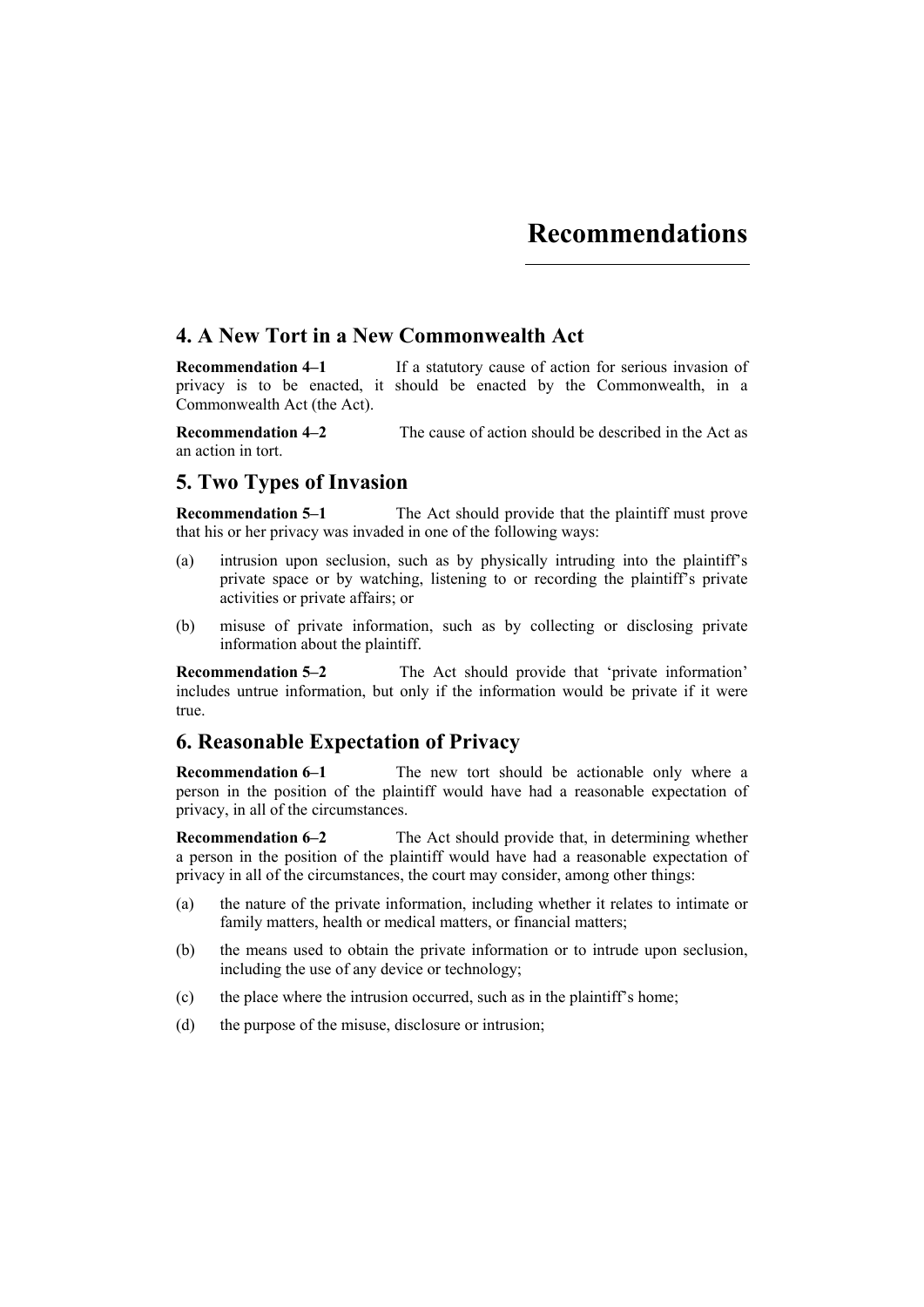- (e) how the private information was held or communicated, such as in private correspondence or a personal diary;
- (f) whether and to what extent the private information was already in the public domain;
- (g) the relevant attributes of the plaintiff, including the plaintiff's age, occupation and cultural background; and
- (h) the conduct of the plaintiff, including whether the plaintiff invited publicity or manifested a desire for privacy.

# **7. Fault**

**Recommendation 7–1** The new tort should be confined to intentional or reckless invasions of privacy. It should not extend to negligent invasions of privacy, and should not attract strict liability.

**Recommendation 7–2** The Act should provide that an apology made by the defendant does not constitute an admission of fault or liability and is not relevant to the determination of fault or liability.

# **8. Seriousness and Proof of Damage**

**Recommendation 8–1** The Act should provide that a plaintiff has an action under the new tort only where the invasion of privacy was 'serious', having regard, among other things, to:

- (a) the degree of any offence, distress or harm to dignity that the invasion of privacy was likely to cause to a person of ordinary sensibilities in the position of the plaintiff; and
- (b) whether the defendant was motivated by malice or knew the invasion of privacy was likely to offend, distress or harm the dignity of the plaintiff

**Recommendation 8–2** The plaintiff should not be required to prove actual damage to have an action under the new tort.

# **9. Balancing Privacy with Other Interests**

**Recommendation 9–1** The Act should provide that, for the plaintiff to have a cause of action, the court must be satisfied that the public interest in privacy outweighs any countervailing public interest. A separate public interest defence would therefore be unnecessary.

**Recommendation 9–2** The Act should include the following list of countervailing public interest matters which a court may consider, along with any other relevant public interest matter:

(a) freedom of expression, including political communication and artistic expression;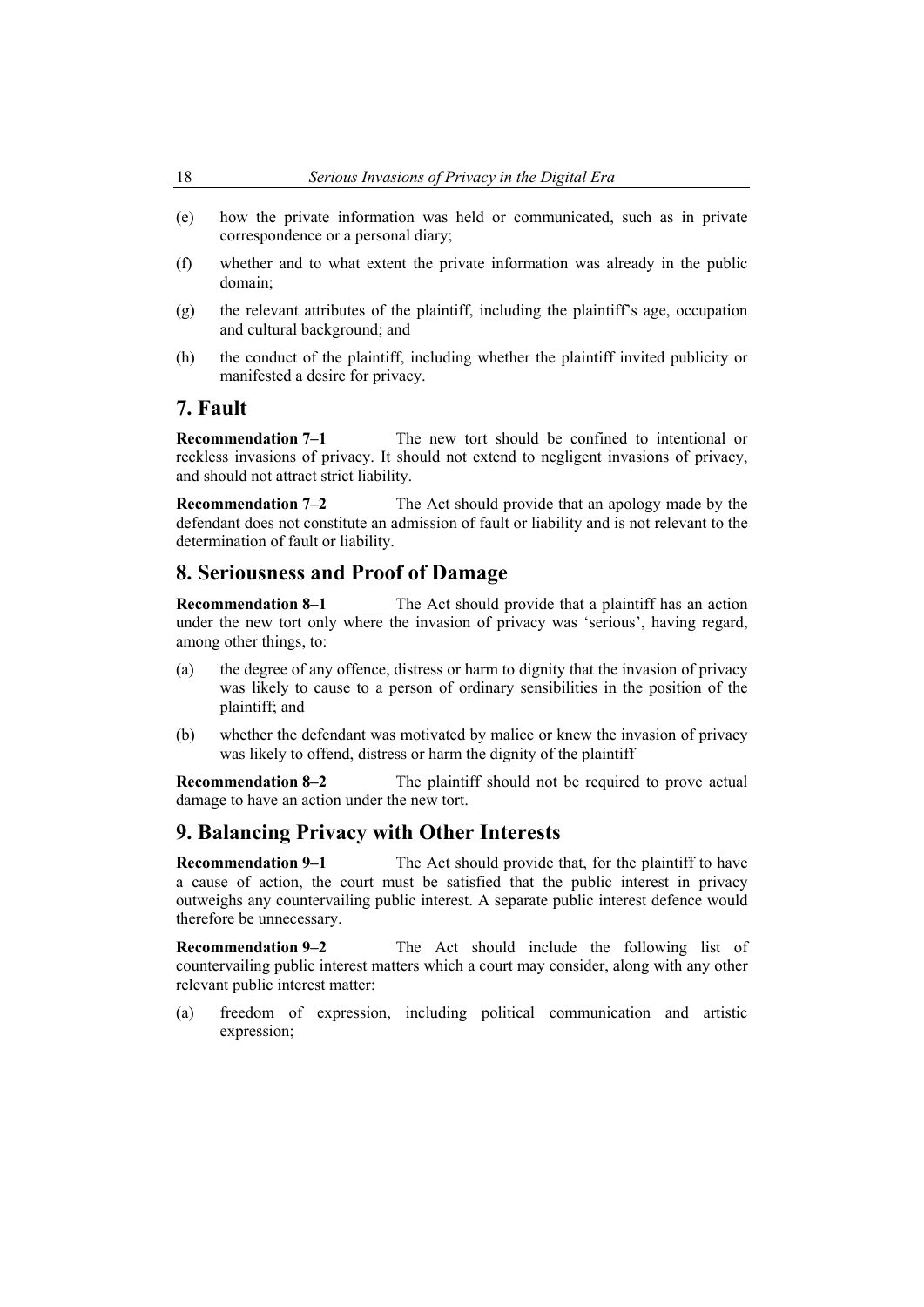- (b) freedom of the media, particularly to responsibly investigate and report matters of public concern and importance;
- (c) the proper administration of government;
- (d) open justice;
- (e) public health and safety;
- (f) national security; and
- (g) the prevention and detection of crime and fraud.

**Recommendation 9–3** The Act should provide that the defendant has the burden of adducing evidence that suggests there is a countervailing public interest for the court to consider. The Act should also provide that the plaintiff has the legal onus to satisfy the court that the public interest in privacy outweighs any countervailing public interest that is raised in the proceedings.

# **10. Forums, Limitations and Other Matters**

**Recommendation 10–1** Federal, state and territory courts should have jurisdiction to hear an action for serious invasion of privacy under the Act. Consideration should also be given to giving jurisdiction to appropriate state and territory tribunals.

**Recommendation 10–2** The new tort should only be actionable by natural persons.

**Recommendation 10–3** A cause of action for serious invasion of privacy should not survive for the benefit of the plaintiff's estate or against the defendant's estate.

**Recommendation 10–4** A person should not be able to bring an action under the new tort after the earlier of:

- (a) one year from the date on which the plaintiff became aware of the invasion of privacy; or
- (b) three years from the date on which the invasion of privacy occurred.

**Recommendation 10–5** In exceptional circumstances, the court may extend this limitation period, but the period should expire no later than six years from the date on which the invasion occurred.

**Recommendation 10–6** Consideration should be given to extending the limitation period where the plaintiff was under 18 years of age when the invasion of privacy occurred.

**Recommendation 10–7** Consideration should be given to enacting a 'first publication rule', also known as a 'single publication rule'. This would limit the circumstances in which a person may bring an action in relation to the publication of private information, when that same private information had already been published in the past.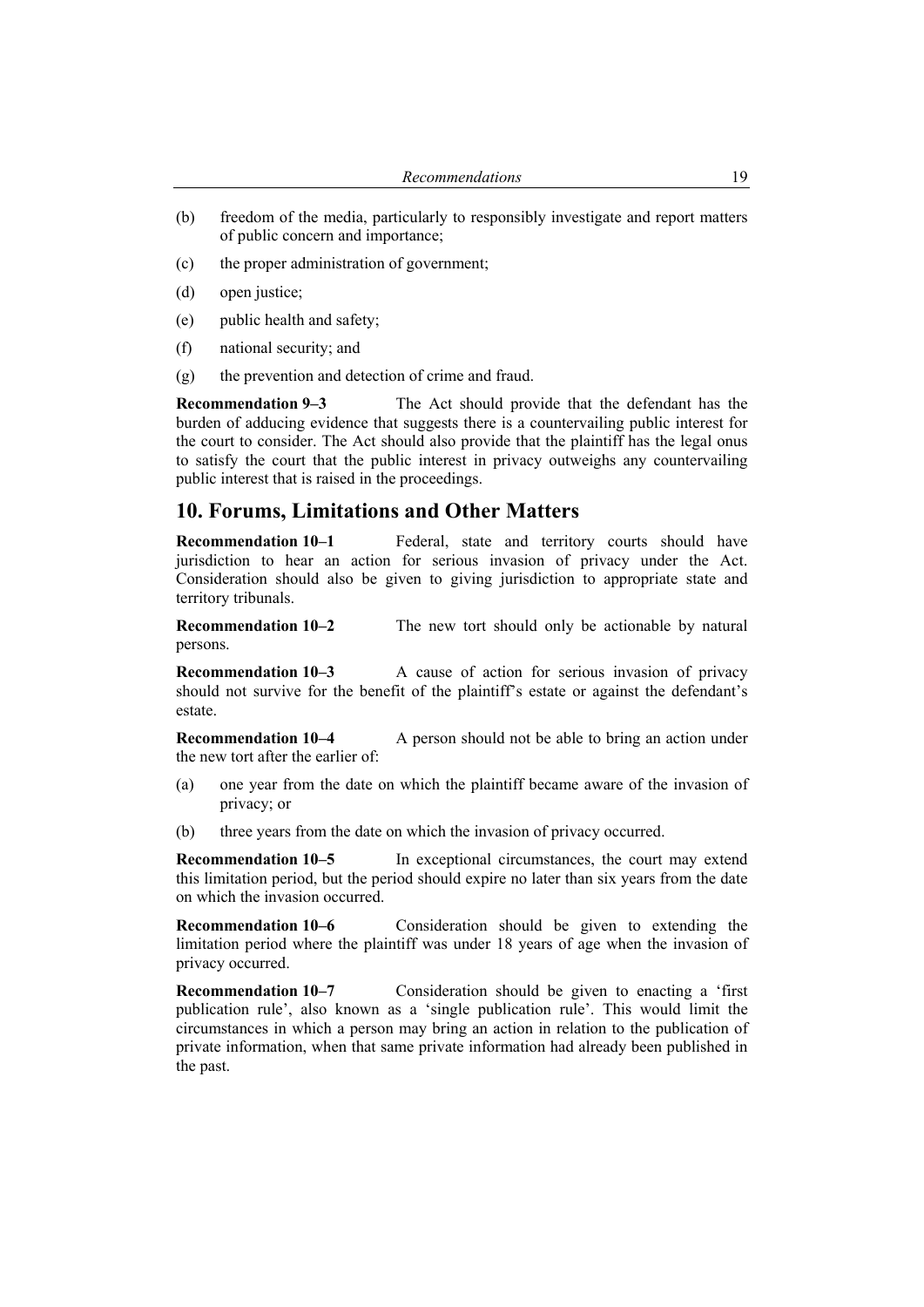# **11. Defences and Exemptions**

**Recommendation 11–1** The Act should provide for a defence that the defendant's conduct was required or authorised by law.

**Recommendation 11–2** The Act should provide a defence for conduct incidental to the exercise of a lawful right of defence of persons or property, where that conduct was proportionate, necessary and reasonable.

| Recommendation 11-3                                   | The Act should provide for a defence of necessity.     |
|-------------------------------------------------------|--------------------------------------------------------|
| <b>Recommendation 11–4</b>                            | The Act should provide for a defence of consent.       |
| Recommendation 11–5<br>privilege.                     | The Act should provide for a defence of absolute       |
| <b>Recommendation 11-6</b><br>of public documents.    | The Act should provide for a defence of publication    |
| Recommendation 11-7<br>proceedings of public concern. | The Act should provide for a defence of fair report of |
| Recommendation 11-8<br>and young persons.             | The Act should provide for an exemption for children   |

# **12. Remedies and Costs**

**Recommendation 12–1** The Act should provide that courts may award damages, including damages for emotional distress.

**Recommendation 12–2** The Act should set out the following non-exhaustive list of factors that a court may consider when determining the amount of damages:

- (a) whether the defendant had made an appropriate apology to the plaintiff;
- (b) whether the defendant had published a correction;
- (c) whether the plaintiff had already recovered compensation, or has agreed to receive compensation in relation to the conduct of the defendant;
- (d) whether either party took reasonable steps to settle the dispute without litigation; and
- (e) whether the defendant's unreasonable conduct following the invasion of privacy, including during the proceedings, had subjected the plaintiff to particular or additional embarrassment, harm, distress or humiliation.

**Recommendation 12–3** The Act should provide that the court may not award a separate sum as aggravated damages.

**Recommendation 12–4** The Act should provide that a court may award exemplary damages in exceptional circumstances.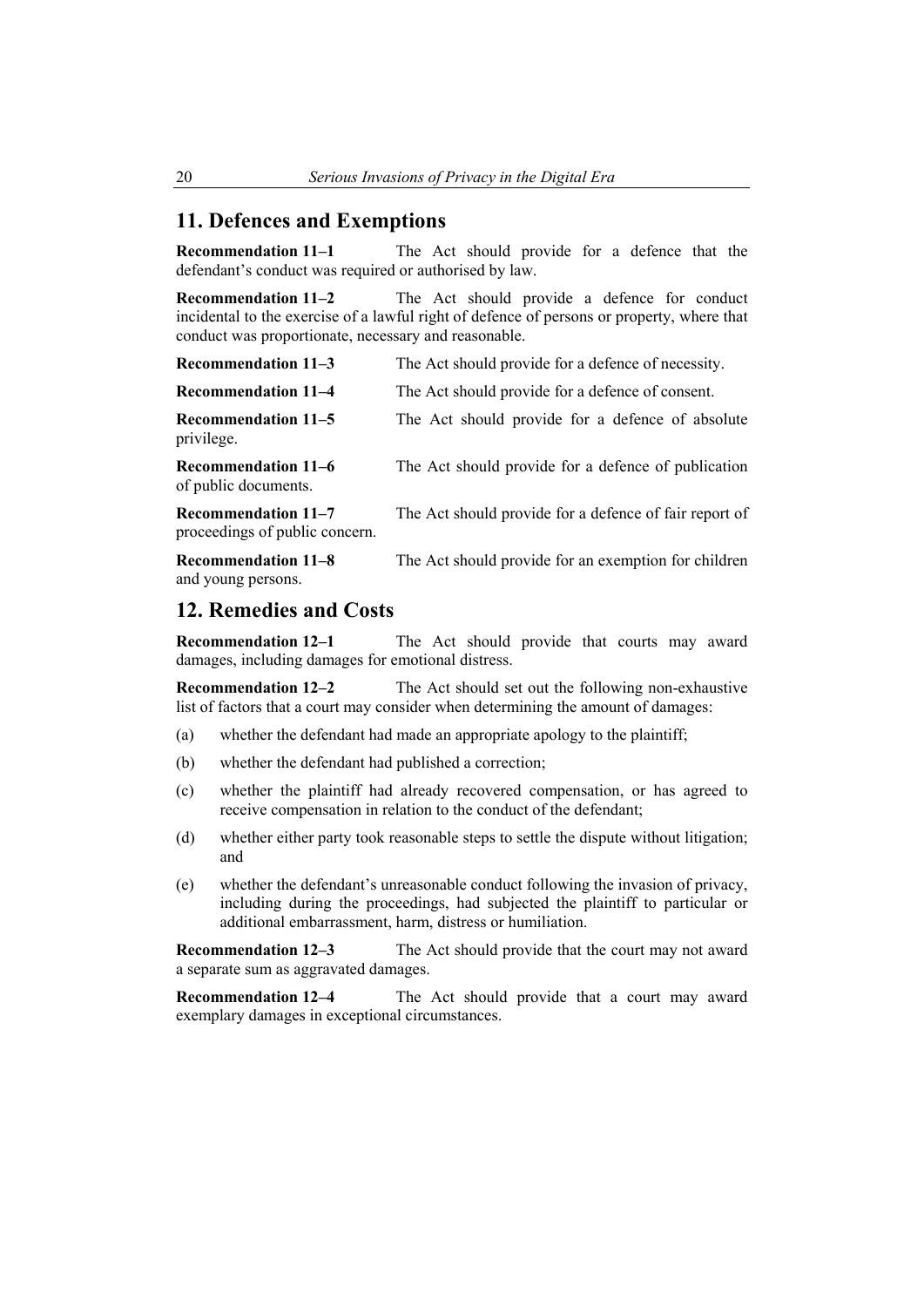| Recommendations |  |
|-----------------|--|
|-----------------|--|

**Recommendation 12–5** The Act should provide for a cap on damages. The cap should apply to the sum of both damages for non-economic loss and any exemplary damages. This cap should not exceed the cap on damages for non-economic loss in defamation.

**Recommendation 12–6** The Act should provide that a court may award an account of profits.

**Recommendation 12–7** The Act should provide that the court may at any stage of proceedings grant an interlocutory or other injunction to restrain the threatened or apprehended invasion of privacy, where it appears to the court to be just or convenient and on such terms as the court thinks fit.

**Recommendation 12–8** The Act should provide that, when considering whether to grant injunctive relief before trial to restrain publication of private information, a court must have particular regard to freedom of expression and any other matters of public interest.

**Recommendation 12–9** The Act should provide that courts may order the delivery up and destruction or removal of material.

**Recommendation 12–10** The Act should provide that courts may, where false private information has been published, order the publication of a correction.

**Recommendation 12–11** The Act should provide that courts may order the defendant to apologise.

**Recommendation 12–12** The Act should provide that courts may make a declaration.

# **13. Breach of Confidence Actions for Misuse of Private Information**

**Recommendation 13–1** If a statutory cause of action for serious invasion of privacy is not enacted, appropriate federal, state, and territory legislation should be amended to provide that, in an action for breach of confidence that concerns a serious invasion of privacy by the misuse, publication or disclosure of private information, the court may award compensation for the plaintiff's emotional distress.

## **14. Surveillance Devices**

**Recommendation 14–1** The Commonwealth Government should enact surveillance legislation to replace existing state and territory surveillance device laws.

**Recommendation 14–2** Surveillance legislation should be technology neutral. It should regulate surveillance through the use of listening devices, optical devices, tracking devices, data surveillance devices, and other devices and systems.

**Recommendation 14–3** The Commonwealth Government should consider consolidating telecommunications surveillance laws with the new Commonwealth surveillance legislation.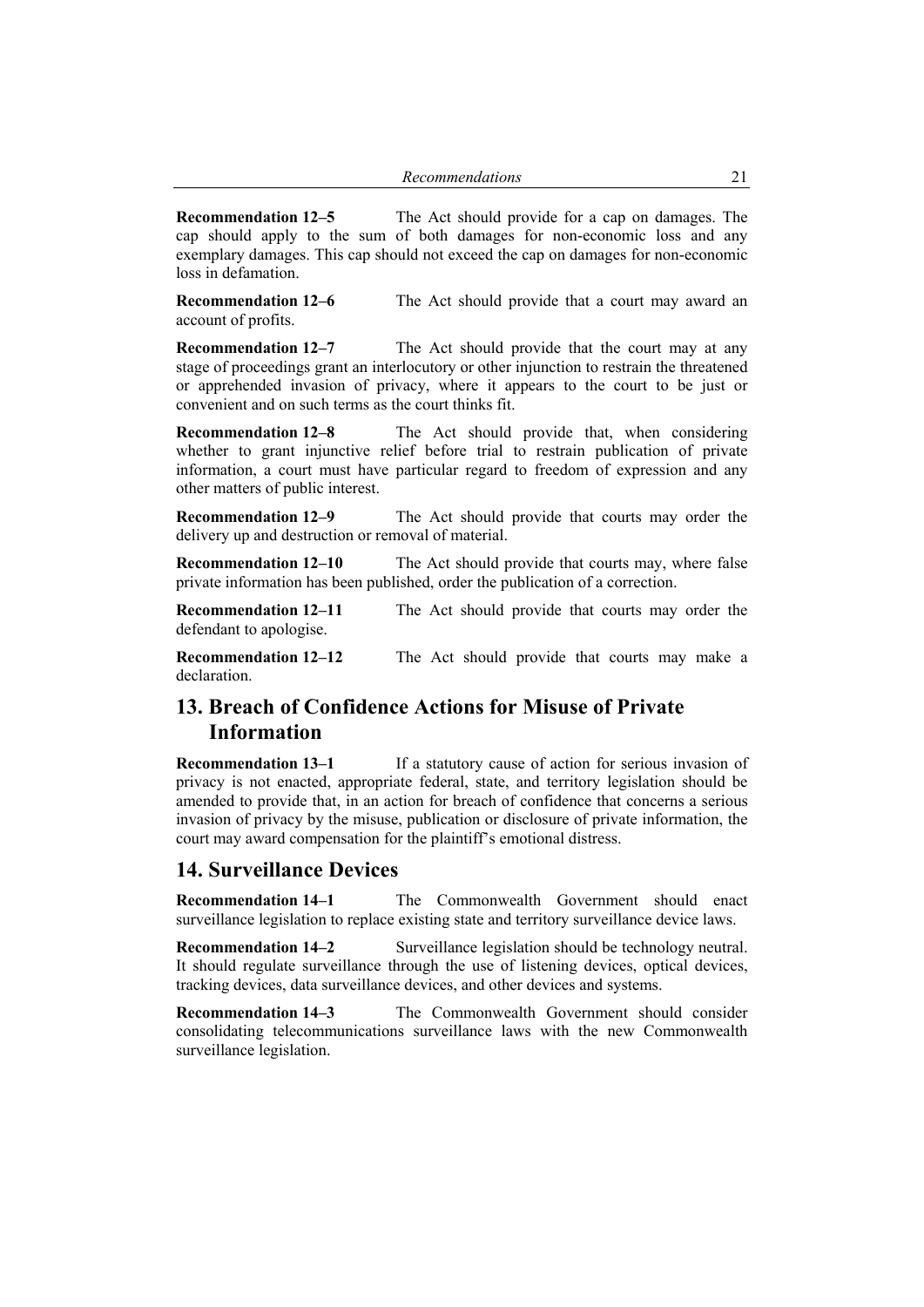**Recommendation 14–4** Surveillance legislation should not contain a defence or exception for participant monitoring.

**Recommendation 14–5** Surveillance legislation should provide a defence for responsible journalism relating to matters of public concern and importance.

**Recommendation 14–6** Workplace surveillance laws should be made uniform throughout Australia.

**Recommendation 14–7** Surveillance legislation should provide that a court may order remedial relief, including compensation, for a person subjected to unlawful surveillance.

**Recommendation 14–8** State and territory governments should give jurisdiction to appropriate courts and tribunals to hear complaints about the installation and use of surveillance devices that can monitor neighbours on residential property.

# **15. Harassment**

**Recommendation 15–1** If a statutory cause of action for serious invasion of privacy is not enacted, state and territory governments should enact uniform legislation creating a tort of harassment.

# **16. New Regulatory Mechanisms**

**Recommendation 16–1** The Commonwealth Government should consider extending the Privacy Commissioner's powers so that the Commissioner may investigate complaints about serious invasions of privacy and make appropriate declarations. Such declarations would require referral to a court for enforcement.

**Recommendation 16–2** The following functions should be conferred on the Privacy Commissioner:

- (a) to assist a court as amicus curiae, where the Commissioner considers it appropriate, and with the leave of the court; and
- (b) to intervene in court proceedings, where the Commissioner considers it appropriate, and with the leave of the court.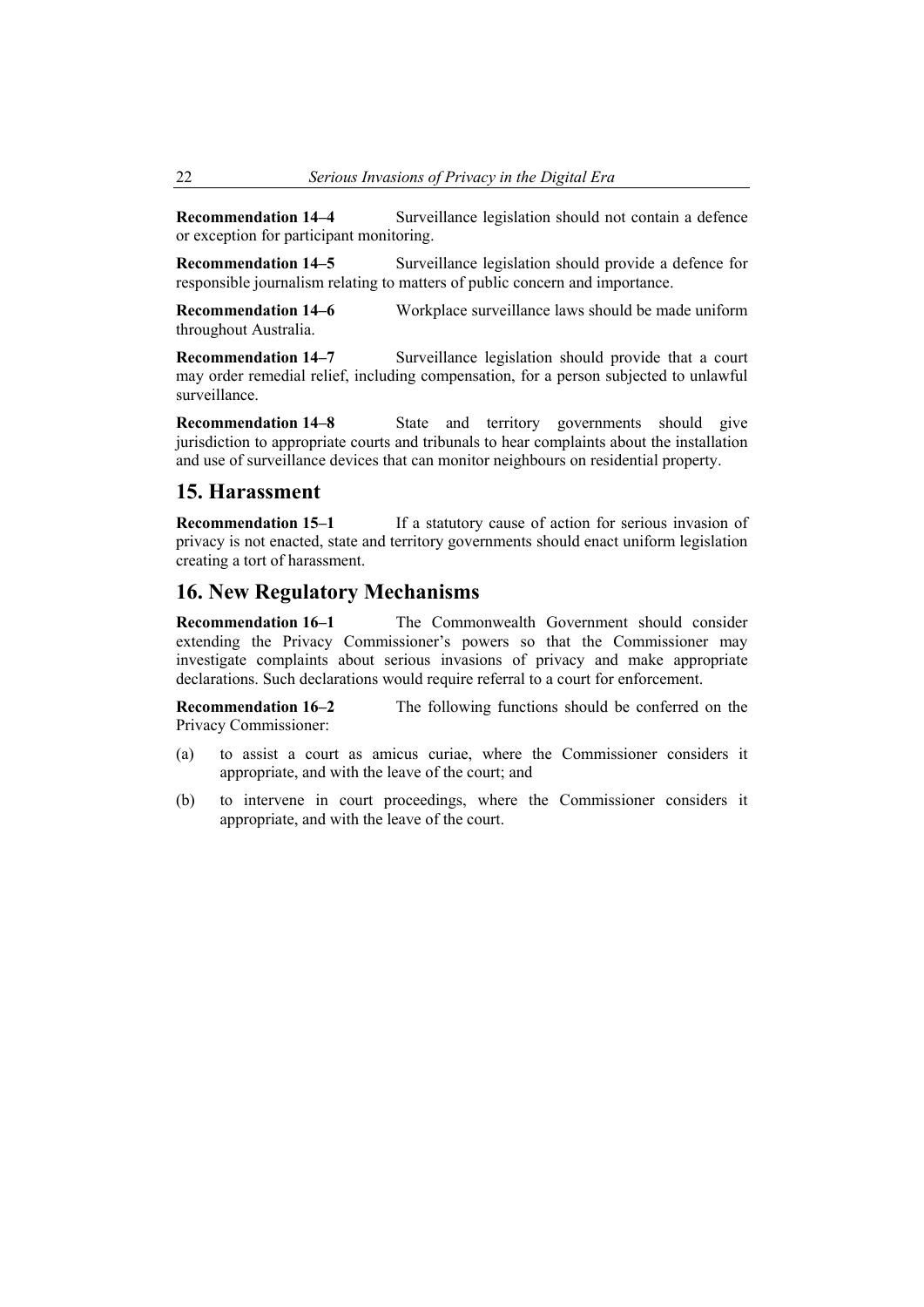# **Participants**

# **Australian Law Reform Commission**

#### **President**

Professor Rosalind Croucher

# **Commissioner in Charge**

Professor Barbara McDonald

# **Part-time Commissioner**

The Hon Justice John Middleton, Federal Court of Australia

#### **Executive Director**

Sabina Wynn

# **Senior Legal Officer**

Jared Boorer

## **Legal Officers**

Dr Julie Mackenzie

Brigit Morris

Dr Steven Robertson

# **Legal Interns**

Claire Bready

Ravi Gosal

Georgie Leahy

Alisha Mathew

Timothy Maybury

Michelle Meares

Jack Murray

Hagen Sporleder

Jackson Wherrett

Bradley Woods